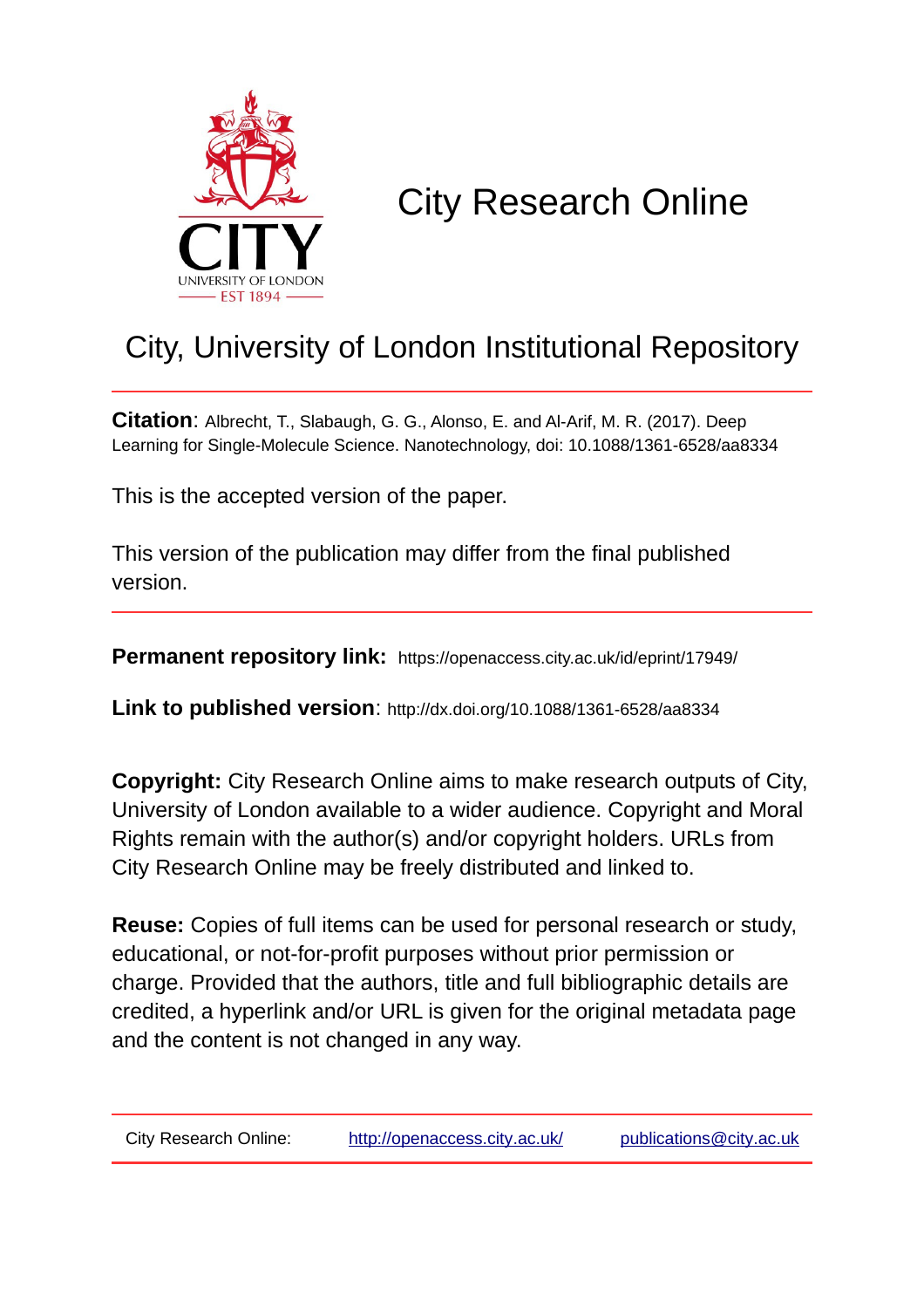#### **Deep Learning for Single-Molecule Science**

Tim Albrecht $^{1^*}$ Gregory Slabaugh<sup>2</sup>, Eduardo Alonso<sup>2</sup> and SM Masudur Rahman Al Arif<sup>2</sup>

 $1 *$ Department of Chemistry, Imperial College London, Exhibition Road, London SW7 2AZ, United Kingdom. \*email: t.albrecht@imperial.ac.uk

<sup>2</sup> Department of Computer Science, City, University of London, Northampton Square, London EC1V 0HB, United Kingdom

Single-molecule experiments typically produce large datasets, which can be challenging to analyse. Hypothesis-driven data exploration, informed by an expectation of the signal characteristics, can lead to interpretation bias or loss of information. The latest developments in Machine Learning, so-called Deep Learning (DL) methods offer an interesting, new avenue to address such challenges. A DL algorithm 'learns' certain data features towards an optimal prediction (*e.g.,* a base call in DNA sequencing). In some applications, such as speech and image recognition, DL has been able to outperform conventional Machine Learning strategies and even human performance. However, to date DL has not been applied in single-molecule science, to the best of our knowledge. We illustrate how it can be used, and discuss some of the strengths and weaknesses of the approach. In particular, a 'deep' neural network has many features of a 'black box', which marks a significant departure from hypothesis-led data interpretation.

Single-molecule sensing, sequencing and characterisation based on electric or optical techniques can generate very large datasets, in some cases in a (semi-) automated fashion $1-4$ . This data is typically one-dimensional, in the sense that the conductance, intensity or current is being recorded as a function of a single, independent variable, for example time or electrode distance, as illustrated in Fig. 1. The analysis can be very challenging, not only because of the sheer size of the dataset, but also due to insufficient knowledge about the characteristic signal features and poor signal-tonoise ratio (S/N). Some hypothesis-driven data exploration and selection is often required: Led by an expectation that may for example be informed by a physical model or even intuition, the experimenter inspects the data either manually or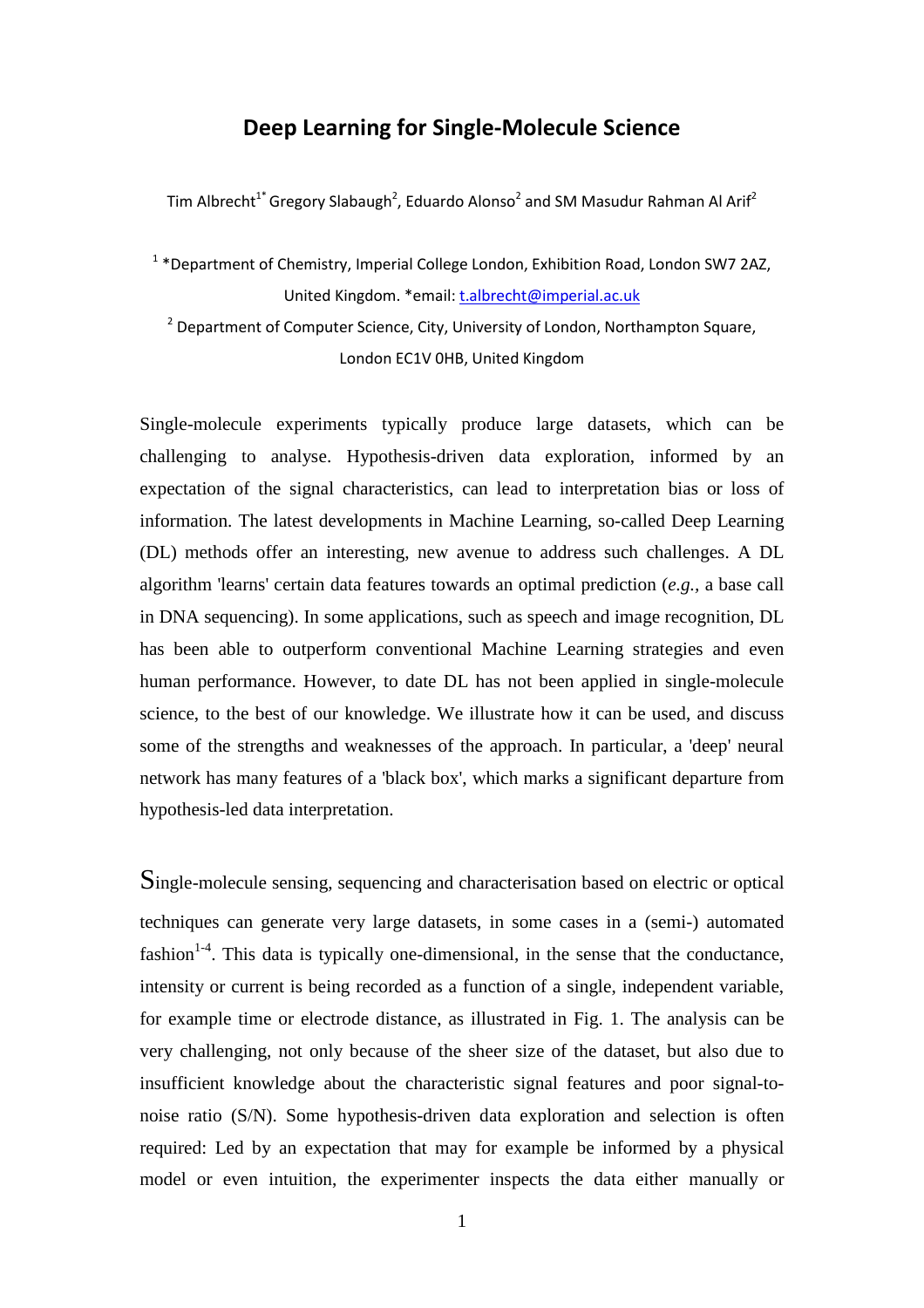automatically using some statistical criteria. They would aim to extract data signatures of interest ('signal'), rejecting supposedly uninteresting 'background' or 'noise'. While this approach undoubtedly has its merits, it can lead to important information content being missed, to the omission of unexpected results and to bias in the interpretation of the results. Hand selection may also be highly impractical for large datasets.



**Figure 1 | Single-molecule methods and illustrations of typical outputs.** A common feature in various single-molecule detection and characterisation techniques is that they often produce large amounts of one-dimensional data, potentially with relatively complex sub-structure. With limited *a priori* knowledge about the data, exploration and interpretation can be very challenging. Deep Learning can help explore these complexities.

An alternative is 'all-data point' analysis, where the complete dataset is analysed without data selection. The disadvantages with this approach include a potentially very low S/N, depending on the event frequency, an inherent focus on the most abundant event type, and an inability to identify and quantify sub-populations in the data.

Tunnelling current-distance (I(s)) spectroscopy used in single-molecule charge transport studies is a good example in this context. Here, the tunnelling current is measured as two electrodes are pulled apart, which may be temporarily bridged by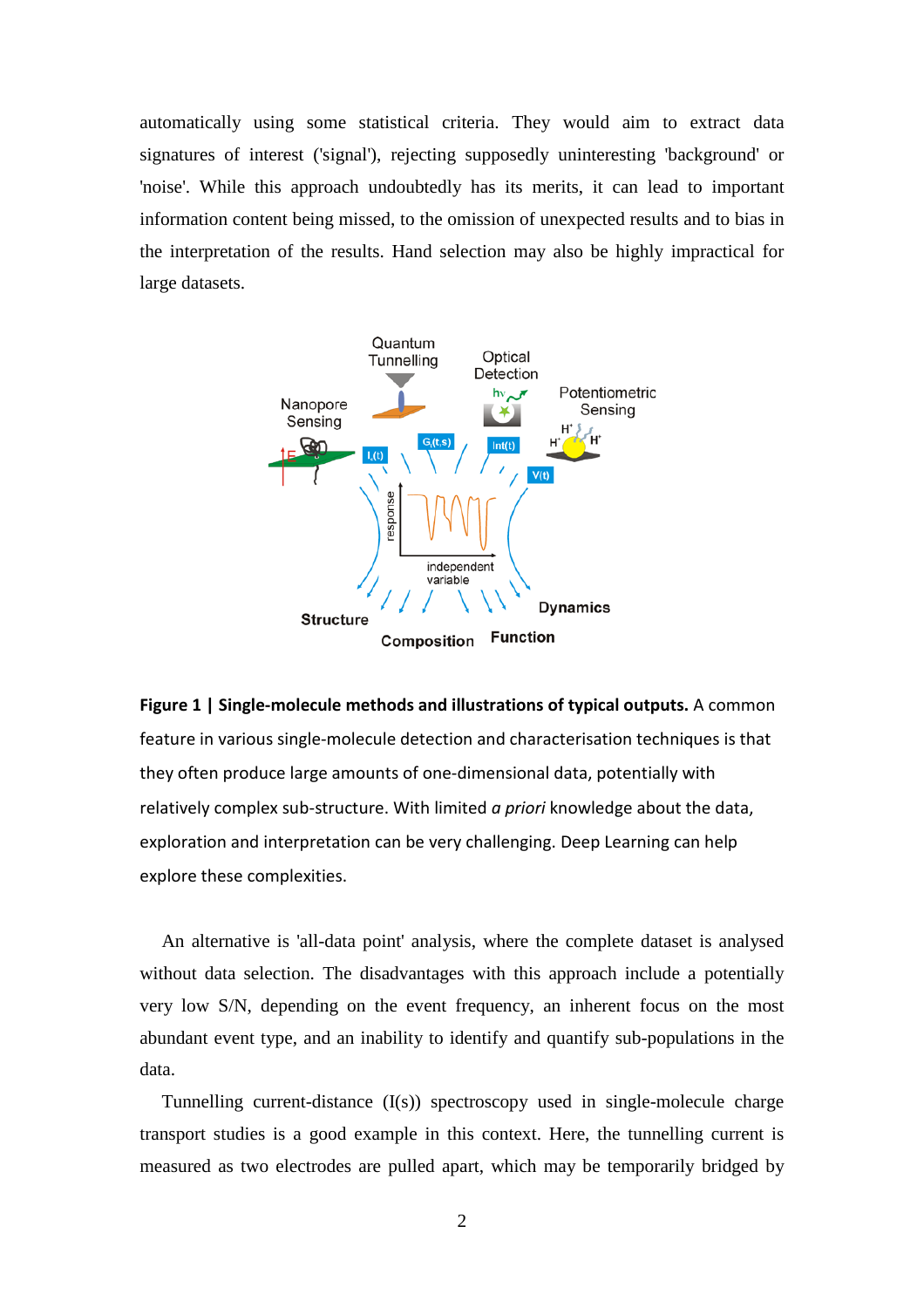one or more molecules at a time. The process is automated relatively easily, so tens if not hundreds of thousands of I(s) traces can be generated relatively quickly. The formation of a molecular bridge is typically thought to result in a constant current ('plateau'), as long as charge transport through the molecule dominates (as opposed to 'through space' tunnelling)<sup>5</sup>. Sub-populations in the data may arise from different numbers of molecules in the junction, different molecular configurations or bonding patterns between the molecule of interest and the electrode surface( $s$ )<sup>6-13</sup>. The dynamic stretching process may also affect the junction and hence the measured tunnelling conductance. Some of these events may be 'rare' by some standards, but nevertheless physically meaningful and may be probed by variations in the experimental parameters (*e.g.,* the temperature).

Unfortunately, the exact manifestation of these effects in the I(s) trace is normally not *a priori* known, rendering hypothesis-led data exploration difficult, and they may be too 'rare' to feature in 'all-data' analyses. In cases where multiple event classes occur simultaneously with comparable probability, the latter approach can even produce misleading results<sup>14</sup>. Thus, neither of the two strategies appears entirely satisfactory in this regard.

Ideally, one would like to look for common features in the data without making prior assumptions and be able to quantify those in a coherent manner. Only recently, a Machine Learning (ML) based technique has been introduced that goes some way towards this goal, namely Multi Parameter Vector Classification  $(MPVC)^{14}$ . MPVC follows a different philosophy, compared to the approaches described above, in that each data trace is characterised by a classifier of N parameters and thus forms a point in N-dimensional vector space. In this space, similar data traces then make up clusters, which can readily be extracted using suitable clustering algorithms (albeit the definition of what constitutes a cluster is not always trivial). The physical interpretation of each cluster typically follows the clustering step, potentially with support from additional, independent experimental data or theory and simulations. While the formation of clusters does depend on the choice of classifiers and is thus to some extent subjective, MPVC does not make any assumptions about the signal shape as such and does not exclude any data. Very recent work by Wu *et al.* considers this aspect further by employing hierarchical and density-based clustering in analysing single-molecule charge transport, which indeed gave very promising results for their systems $^{15}$ .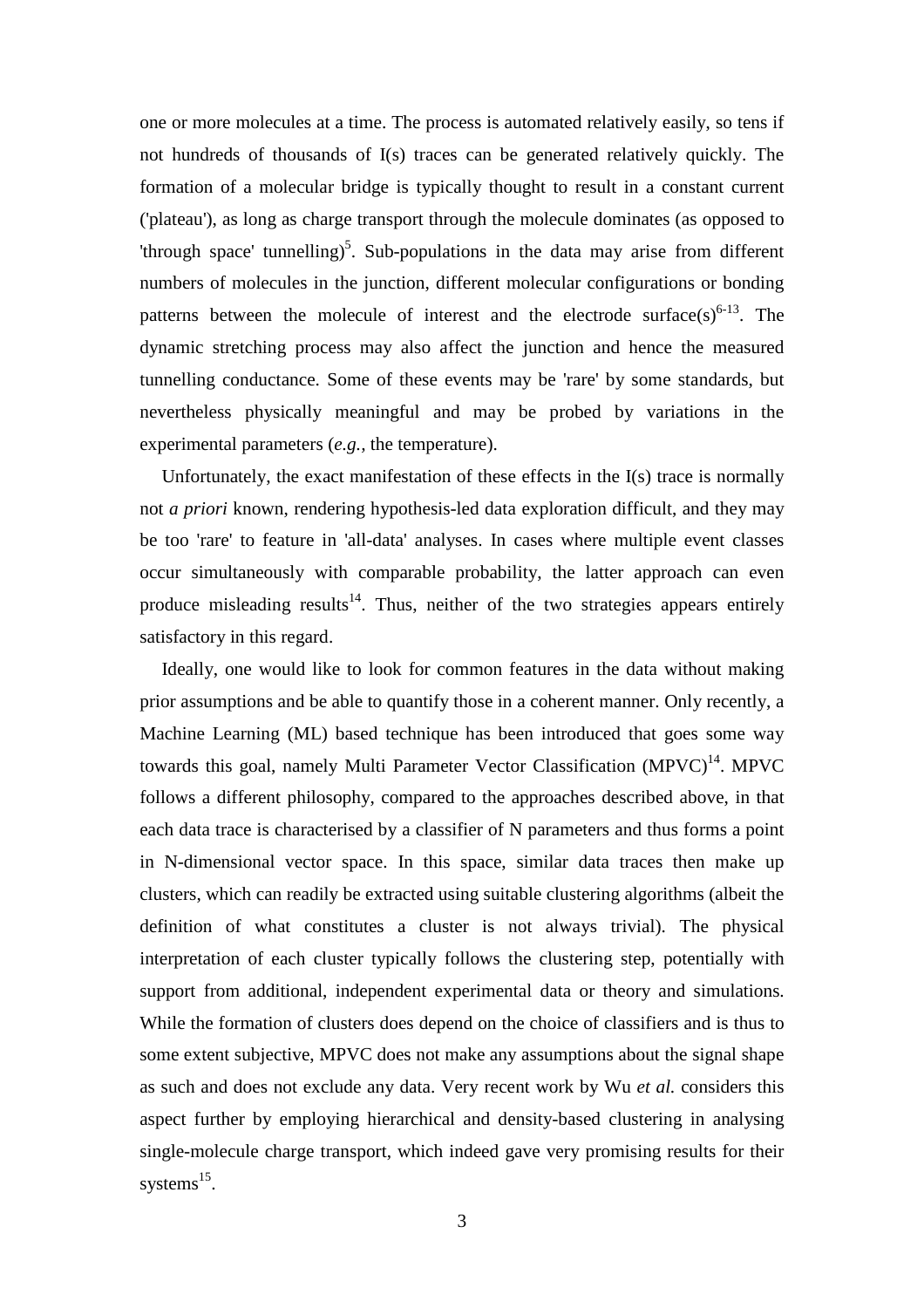Another area where ML techniques have resulted in a notable improvement in performance is in the field of DNA base detection and sequence analysis. Here, the challenge is to identify the four DNA bases (and potentially epigenetic and other DNA modifications) in an *a priori* unknown sample. While the signal characteristics of each individual base are typically known and may be used for 'training', the inherent structure within each event can be quite complex and base differentiation be fraught by low S/N and context-specific signal variation. To this end, Chang *et al.* have been able to demonstrate that a Support Vector Machine (SVM) could be used to enhance tunnelling-based detection of (oligo)nucleotides as well as amino acids $16-18$ . A SVM is a type of learning model that uses hand-crafted features, *e.g.,* the event magnitude, duration or other statistical properties, combined in a classifier, to discriminate between a number of unidentified targets (such as the four DNA bases).<sup>19,20</sup> It is thus the job of the algorithm designer to identify and implement those features, in the hope of minimising the prediction error as much as possible.

However, even with the training data at hand, it is not at all obvious, which signal characteristics to choose for the most reliable and most accurate predictions. It would be advantageous to extract those characteristics from the available data itself, to arrive at the best possible result.

Interestingly, as a result of recent and dramatic progress in ML so-called "Deep Learning" (DL) methodologies may be able to do just that  $2^{1-25}$ . Once the architecture of a DL network has been designed, in terms of the number of layers that are meant to characterise the data, typically at different levels of abstraction (or 'resolution'), the 'content' of these layers is then 'learned' from the training data.

In numerous applications, DL has been shown to outperform earlier ML methods, including SVM, and in some cases such as image and speech recognition, and complex control tasks, it has even achieved results that surpass human performance<sup>26-</sup>  $2<sup>28</sup>$ . In the specific case of DNA or peptide sequencing-by-tunnelling, this raises an interesting prospect: If the application of an SVM resulted in a significant, albeit from a technological point of view still insufficient improvement in detection performance, could DL enable such an important step? More generally in single-molecule sensing, sequencing, and characterisation, could DL help to identify features in a signal that were previously unknown or unexpected, but are nevertheless physically meaningful? In many ways, it could be a step change in the way data is explored, analysed and interpreted. But a comprehensive understanding of these methods in this new context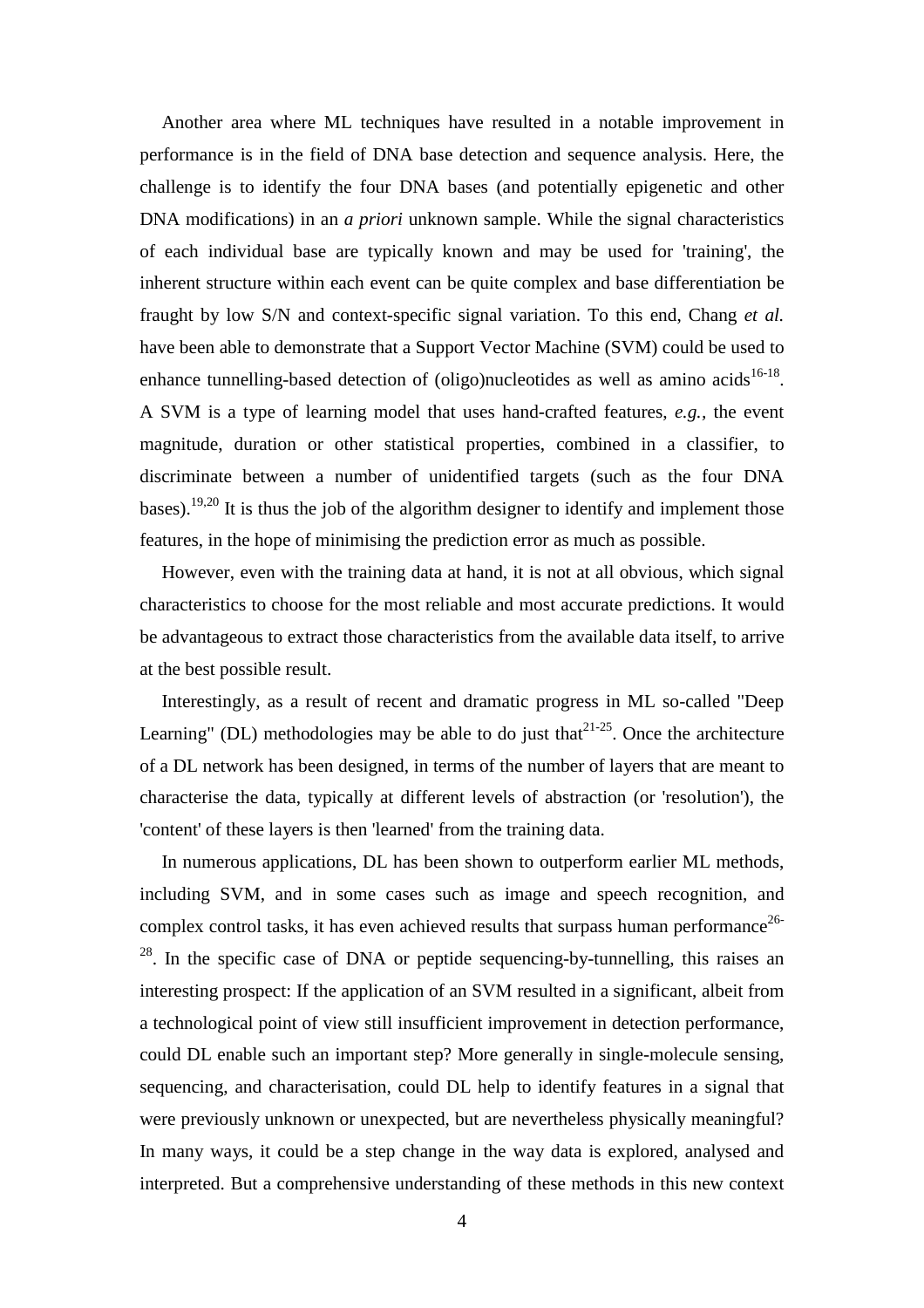is crucial to reaping the benefits and to avoiding the pitfalls - especially, since the link between data analysis and interpretation on the one hand, and the experimenter's input and intuition on the other is somewhat weakened. Hence, in this Perspectives article, we aim to provide an insight into the 'internal workings' of a Convolutional Neural Network (CNN), as a powerful DL tool for data classification and analysis. We start with a brief introduction to the field, in order to introduce the terminology and to explain the basic concepts. As a specific example, we then illustrate the use of a CNN for simulated, but realistic sets of tunnelling data, and compare its performance with SVM, as a more conventional ML methodology.

#### **Artificial Neural Networks and Convolutional Neural Networks**

Supervised ML algorithms 'learn' a function, or model, given a set of training examples. Each example is in the form of an input and a matching output –for instance, in speech recognition, a ML algorithm can learn a function that recognizes text from audio signals after being trained with examples of recordings of spoken words and their corresponding text<sup>29,30</sup>.

Artificial Neural Networks (NN) are a type of supervised ML architecture formed of layers of units or neurons, in which, for each training example, information from an input layer is processed in a 'hidden' layer and the result compared against the target, forming the 'error', in the output layer. The goal of the NN is to minimize the error for all training examples. Once the neural network has been trained, its accuracy is evaluated against unseen datasets (see Fig. 2 Top and the technical Jargon Buster for a more detailed exposition of NN workings).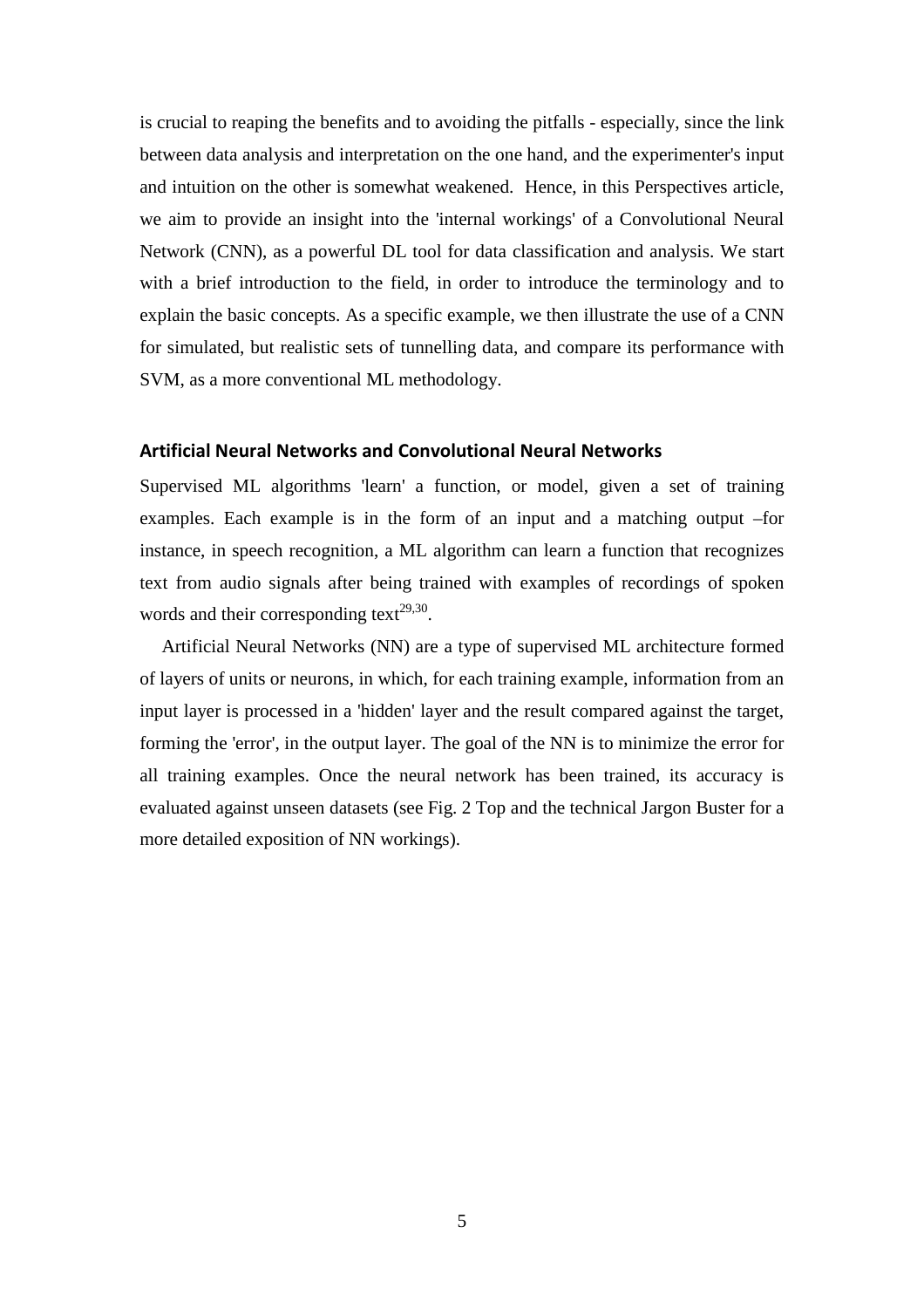

### **Figure 2 | Top: A schematic representation of a 'shallow' Artificial Neural Network.** A layer of normalized inputs is connected to a hidden layer in which neurons compute the weighted sum of all inputs. A non-linear activation function is applied to the latter, and the result passed on to the output layer. During training, the error is then back-propagated, the weights adjusted using an optimization algorithm and the process repeated until the output matches the target. **Bottom: CNN basic steps, convolution and max pooling.** (**a**) represents the source or input data and (**b**) a 3x3 kernel, filter or feature detector. The kernel is applied to the source by multiplying its values element-wise with the original matrix and summing up the result, (**c**). This operation is repeated over the source, by sliding (shifting or dilating) the kernel, in this case with 1 stride, which produces the convoluted map (**d**). Different kernels can be applied to a given input. Another CNN operation that reduces dimensionality is pooling: for example, in (**e**) we apply max pooling with a 2x2 stride to a source (*i*.*e*., in the 2 by 2 submatrix, the maximum value is kept in the pooled result). A CNN typically involves several layers of convolving and pooling layers.

6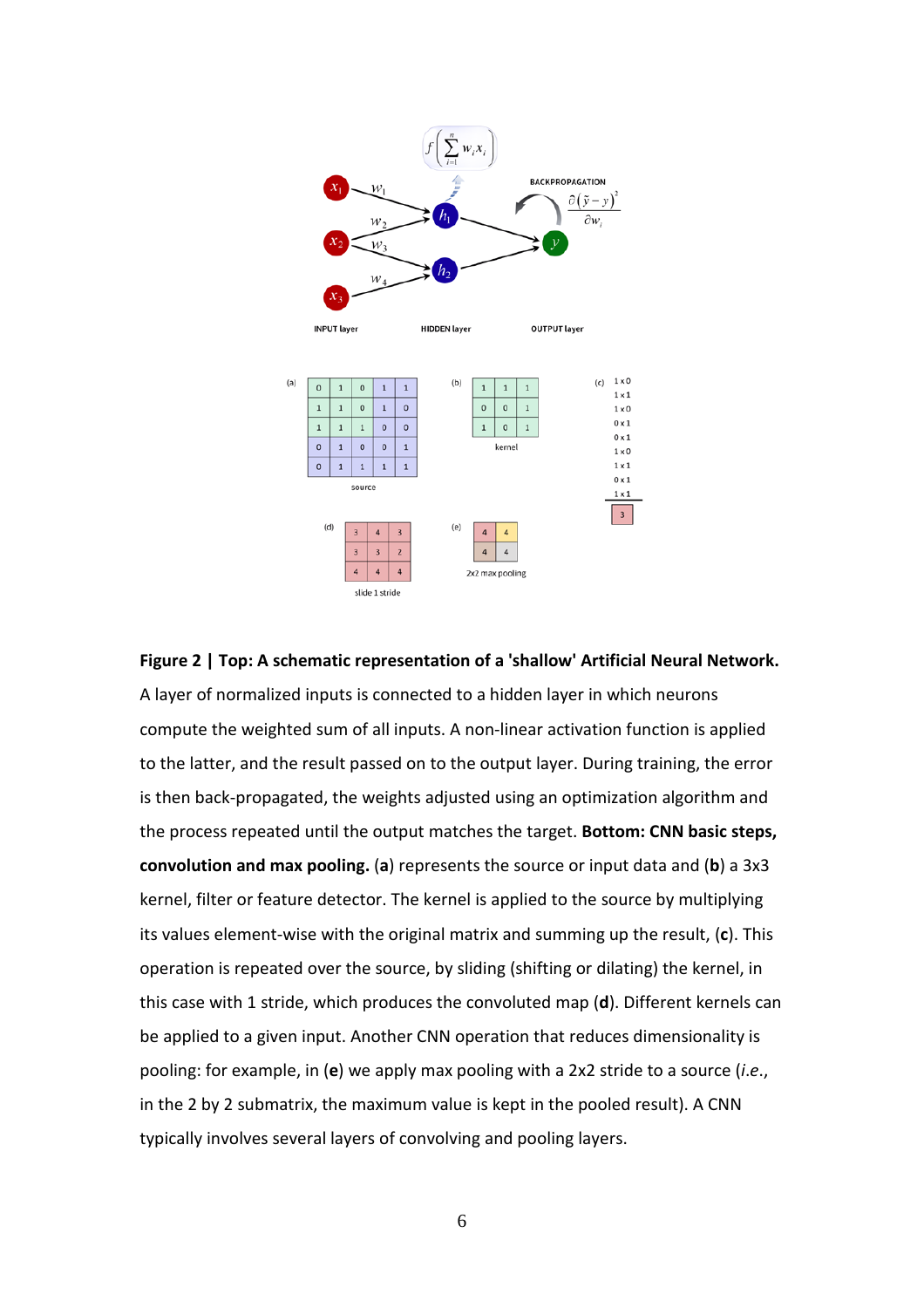#### **Jargon Buster**

A **signal** is a data trace 'as measured', *e.g.,* as a function of time or distance, including events and event-free segments.

An **event** is defined as a signal modulation due to some 'molecular' process. An event can have substructure, such as spikes.

A **feature** is a measurement that characterizes an example (e.g., amplitude or duration of a signal in the context of single molecule sensing). A good feature is discriminative, enabling the machine learning algorithm to make a correct prediction. Deep learning methods learn the features that optimally perform this prediction, unlike methods like SVM that require hand-crafted features.

**Activation functions** are applied to weighted inputs to produce the NN output. In order to learn complex decision boundaries they must be non-linear (*e.g.*, sigmoid, tanh or ReLU). In two dimensions, the decision boundary can be thought of a line separating two clusters of data points in the best possible way.

The 'vanishing gradient' problem arises in deep NNs that use activation functions whose gradients are small and 'vanish' throughout the layers during backpropagation, preventing the network from learning long-range dependencies. The Rectified Linear Units (**ReLU**) activation function is a non-linear function defined by f(x) = max(0, x) and used in CNNs to counteract this problem.

The **error** (aka loss function, cost function or, simply, the **objective function**) is a measure of the difference between the output and the target or ground truth. The error is fed into a backpropagation algorithm in order to update the weights that process the input in the neural network, in such a way that it generates less error.

**Backpropagation** is an algorithm that repeatedly applies the chain rule of calculus differentiation for partial derivatives starting from the error in the output layer and propagating the gradients (the ratio of the rate of change of the weights and the error) backwards.

**Gradient Descent** is an optimization algorithm used to minimize the error by iteratively updating the weight parameters in the direction of the gradient of the loss function. When we randomly select a single data point from our dataset to calculate the gradient, we call it Stochastic Gradient Descent.

**Convolutional Neural Networks** are deep neural networks, which use convolutions (the integrals measuring how much two functions overlap as one passes over the other) to extract features from local regions of an input. Their depth comes in sequences of convolutional, ReLU, pooling and dropout layers, and final fullyconnected layers.

**The convolutional layer** in a CNN consists of a collection of filters or kernels that convolve (slide) across the input to produce feature maps. The underlying principle is that CNNs use local connectivity and shared weights (the filters) to search for the same features in the input, enforcing invariance and reducing dramatically the number of parameters as compared against traditional fully-connected networks. Importantly, a CNN learns the values of these filters (feature detectors) 'on its own' during the training process.

**Pooling** is a technique used in CNNs, and consists of sliding a window over patches of features, such as pixels, and taking the average or the maximum of all values within. It compresses (down-sampling) the input representation into a lower-dimensional representation.

**Softmax** is a function that takes a vector of real values and 'squashes' it to a vector of real values in the range [0, 1] that sum to one (essentially a normalisation procedure). The softmax output can be interpreted as a probability. Softmax is commonly seen as the last stage of a CNN used for classification, and gives a probability that the data being classified is an example of the learned classes.

A second problem that applies to all ML algorithms, is overfitting, which refers to co-adaptation on training data and poor generalization. Within the context of DL and CNNs in particular, **dropout** is a technique that prevents overfitting by randomly dropping units (along with their connections) from the neural network during training.

**Deep networks** learn multiple levels of abstractions of data through multiple processing layers. By doing so, the deep network **automatically** learns the representations (features) that minimize the objective function. In contrast, shallow networks do not learn the features, rather, these are engineered by the algorithm designer.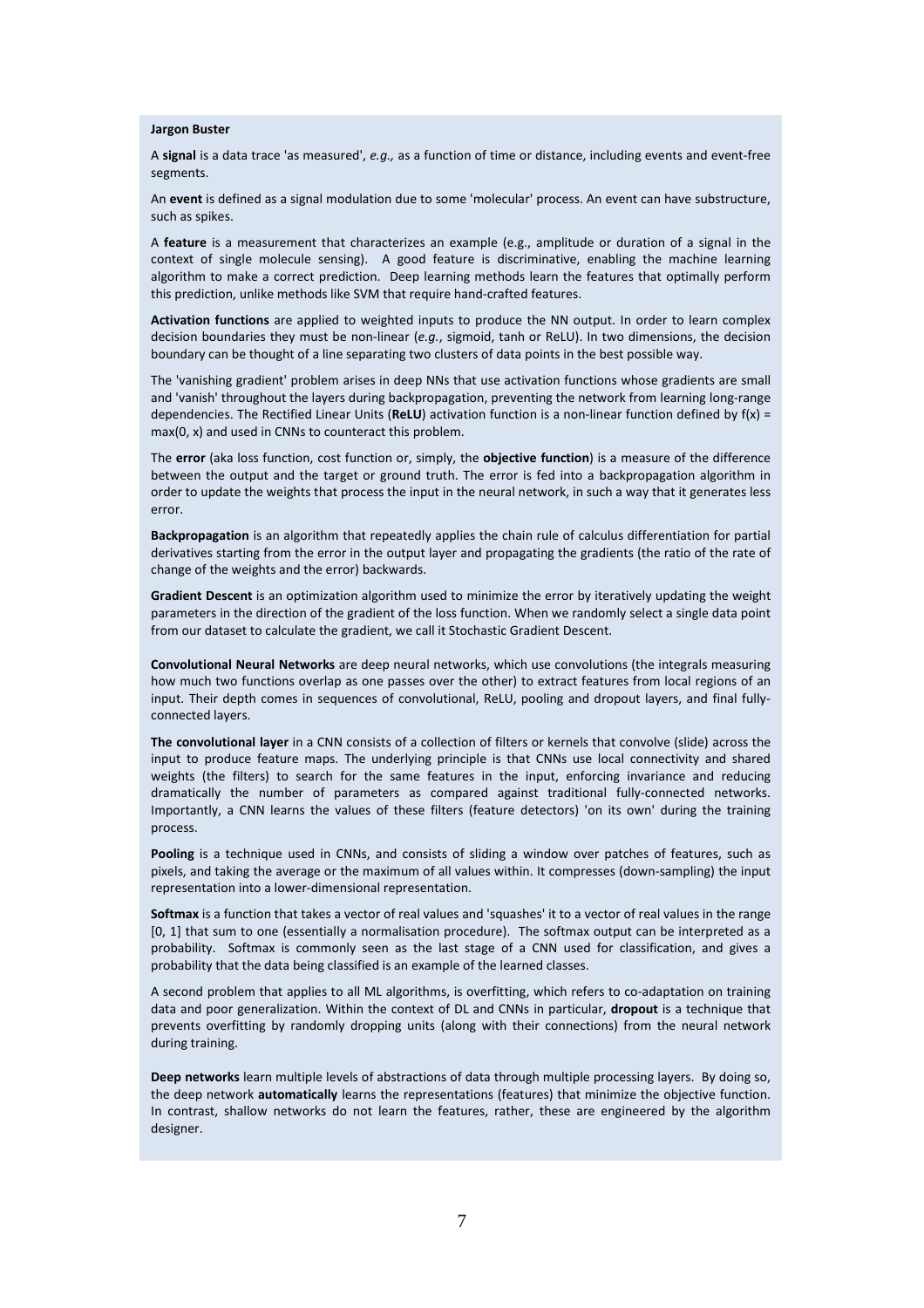Neural networks and alternative shallow-structured ML architectures such as SVM or logistic regression show limited modelling and representational power – constraining their usefulness to simple, well-constrained problems. Deep neural networks (aka DL networks) are multi-layer NNs that offer a way to enhance shallow architectures with the necessary complexity in structure and richness in representation required to deal with real-life applications. More specifically, in contrast to conventional ML approaches, DL does not use manually defined, 'hand-crafted' features. Rather, DL defines hierarchies of layers that 'automatically' learn the data representation at different levels of abstraction. For instance, in an image recognition task, the algorithm will be presented with a large noisy set of raw pixels, and learn first basic low-level features such as curves or shadows, and then categories of increasing complexity, *e.g.,* nose, ear, elbow, then face, arm, leg, and finally the concept 'MAN'.

Since, inspired by McCulloch-Pitts neuron model<sup>31</sup> and Donald Webb's work on synaptic learning<sup>32</sup>, NNs were first proposed<sup>33,34</sup>, a number of advancements in computational power and increasingly sophisticated learning algorithms (ReLU functions<sup>35,36</sup>, dropout techniques<sup>37</sup>) as well as in the availability of large datasets, have made DL very popular. Crucially, the drawbacks identified in Minsky and Papert's seminal paper<sup>38</sup>, namely that NNs were unable to learn complex non-linear models, were overcome with the invention of the backpropagation algorithm<sup>39,40</sup> and Hornik's proof that NNs are universal approximators<sup>41</sup>, leading to the development of DL technology in the form of Convolutional Neural Networks<sup>42,43</sup>, autoencoders<sup>44</sup>, Deep Belief Networks<sup>45-47</sup> and Recurrent Neural Networks<sup>48</sup> (see Fig. 3 for a historical perspective). The main principle remained the same as in traditional NN algorithms nonetheless: Outputs are compared against the target, that is, against the expected outcome. The error is then propagated back to the neurons in previous layers using a variation of the backpropagation algorithm and minimised by adjusting the weights of the neurons $49$ .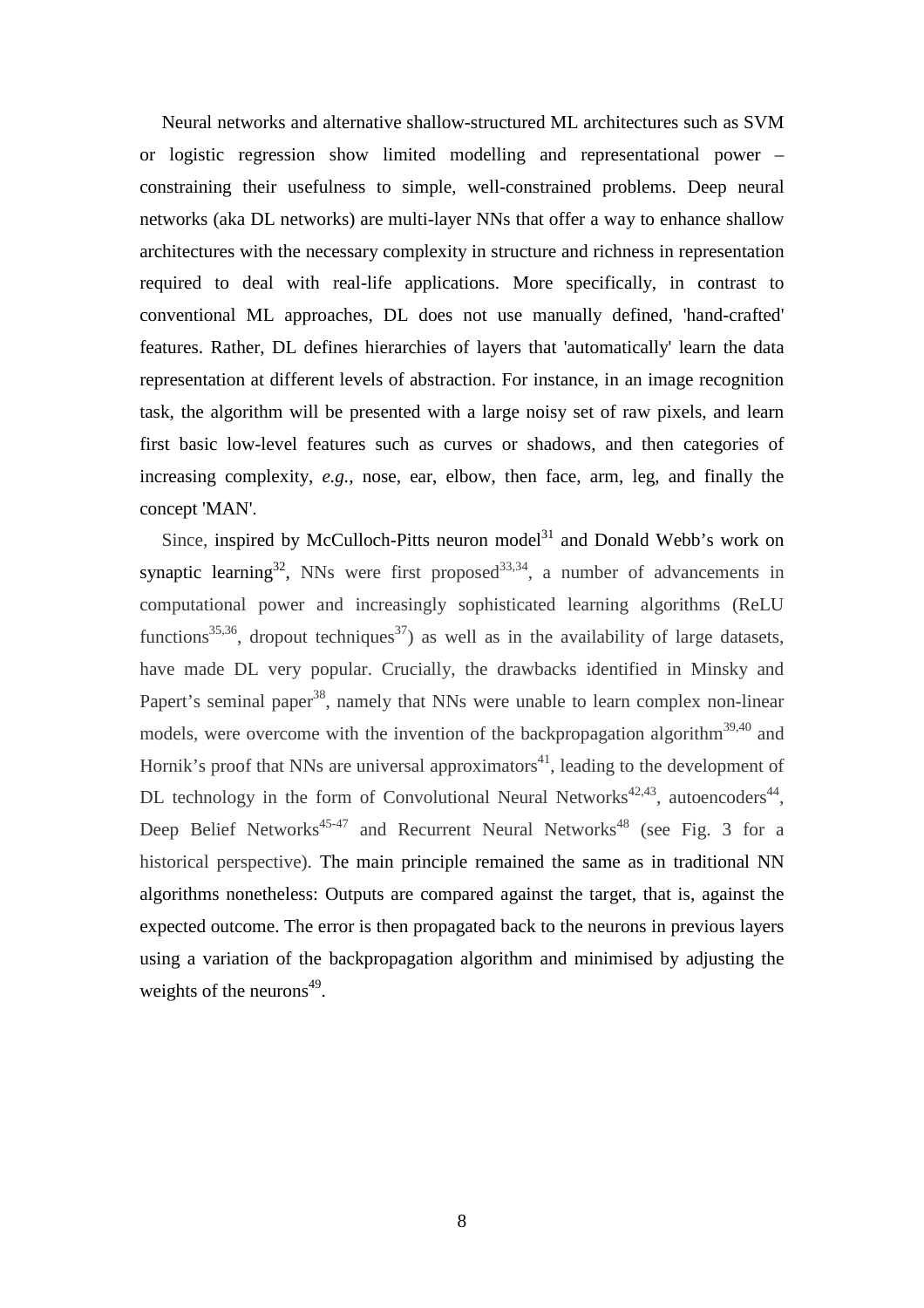

**Figure 3 | Timeline of the history of Artificial Neural Networks and Deep Learning.** Deep Learning's peak corresponds with Hinton's *et al.* breakthrough paper<sup>50</sup> and the increase in data size (number of examples) from  $10^5$  of MNIST handwritten dataset at the turn of the twenty-first century to  $10^9$  in, for example, the WMT 2014 English to French dataset $51$ . Likewise, the number of neurons in DL networks has move from  $10^0$  in Rosenblatt's Perceptron to  $10^7$  in GoogLeNet<sup>52</sup>; and in the number of connections from  $10^1$  in ADALINE to10<sup>4</sup> in COTS HPC unsupervised convolutional network<sup>53</sup>. Finally, during the last indiction GPUs have increased computational power to 10<sup>4</sup> GFLOPS.

In particular, Convolutional Neural Networks (CNN) learn to extract relevant information for the recognition of signals in a similar way that an infant has to learn to group elements in their visual scene in order to make sense of their visual input<sup>54</sup>. CNNs are biologically inspired multi-layer networks of convolutional and subsampling layers, which include constraints in the form of feature extraction (receptive fields that filter local features), feature mapping (weight sharing, which forces invariance), and subsampling (pooling or local averaging). The idea is to translate many low-level features (raw input) into compressed high-level representations by exploiting local correlation and enforcing local connectivity patterns between neurons of adjacent layers. In so doing, the CNN can detect hierarchies of features and complex patterns (see Jargon Buster box). Fig. 2 Bottom illustrates the basic steps in a CNN with a simple example taken from the analysis two-dimensional data (such as image classification).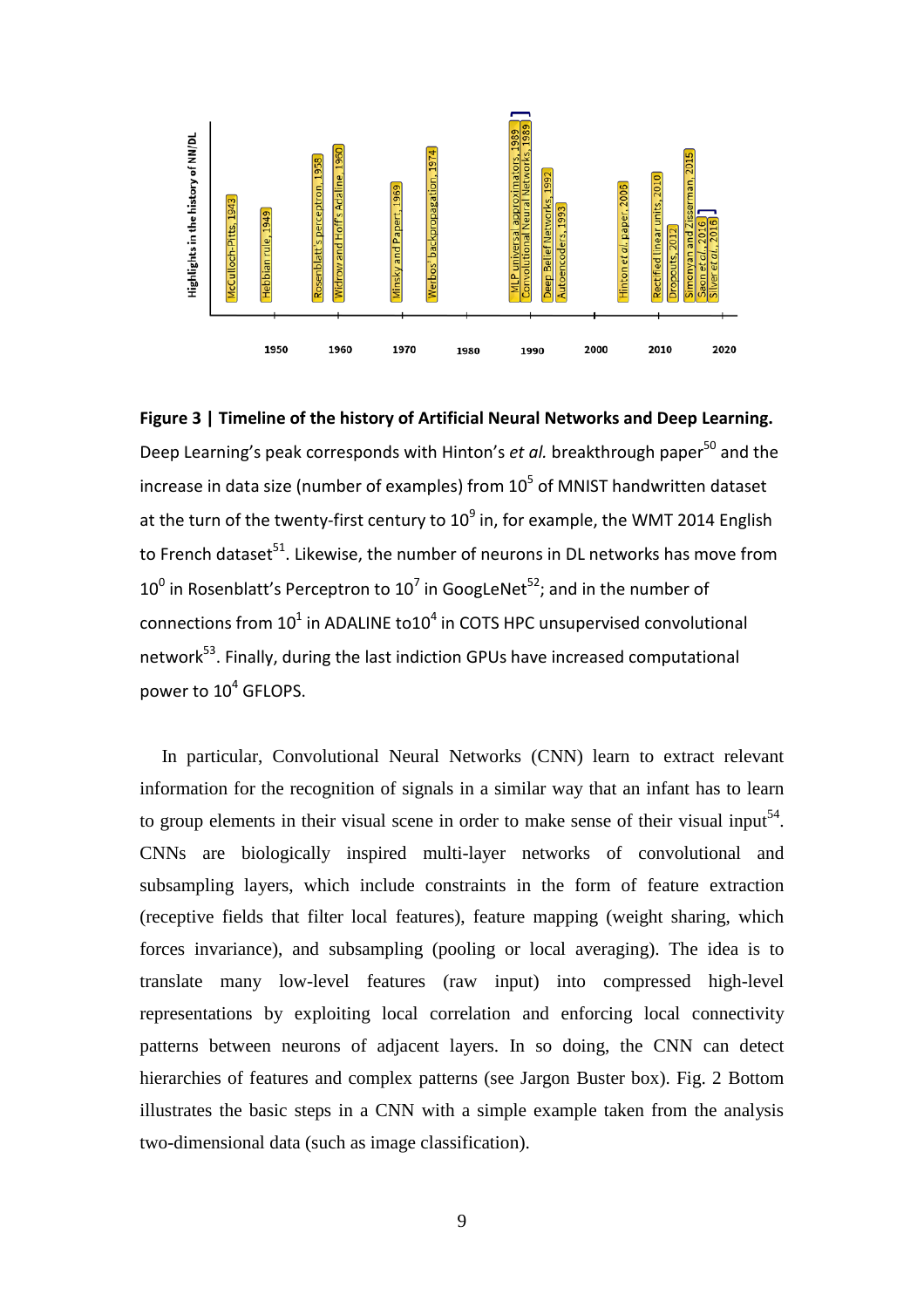#### **Simulated 'sequencing-by-tunnelling' data**

But how can DL be applied to one-dimensional datasets, such as current-time, intensity-time or current-distance data? In order to explore this further, we produced simulated 'sequencing-by-tunnelling' data using a simulator developed in Matlab 2016b (Mathworks, Natick MA, script available on request). The simulator is inspired by experimental results, where binding of DNA bases in an STM junction was found to modulate the measured tunnelling conductance<sup>16</sup>. The occurrence of these binding events, their duration and the observed tunnelling conductance are stochastic in nature, and dependent on the identity of the molecule. The simulator takes this into account via the following parameters:

- The signal length, *L*, representing the total number of data points in each trace (here: 10,000)
- The number of events *E* in each signal of length *L* (a measure for the event frequency)
- A Normal distribution modelling the event duration,  $N(m_d, \sigma_d)$ , where m is the mean and  $\sigma$  the standard deviation
- A Normal distribution modelling the event height modulation (magnitude of the current modulation)  $N(m_m, \sigma_m)$
- A Normal distribution modelling the noise,  $N(m_n, \sigma_n)$
- A switching probability, representing the likelihood of an event having data points with zero conductance,  $p_s$  (telegraphic noise)

With the simulator, 10,000 signals *(i.e.* individual traces, with 10,000 data points each) for the five biomolecules representing DNA bases (A, C, G, T) and 5-methylcytosine (MethC) were generated (2,000 traces/biomolecule), with the specific simulation parameters shown in Table 1.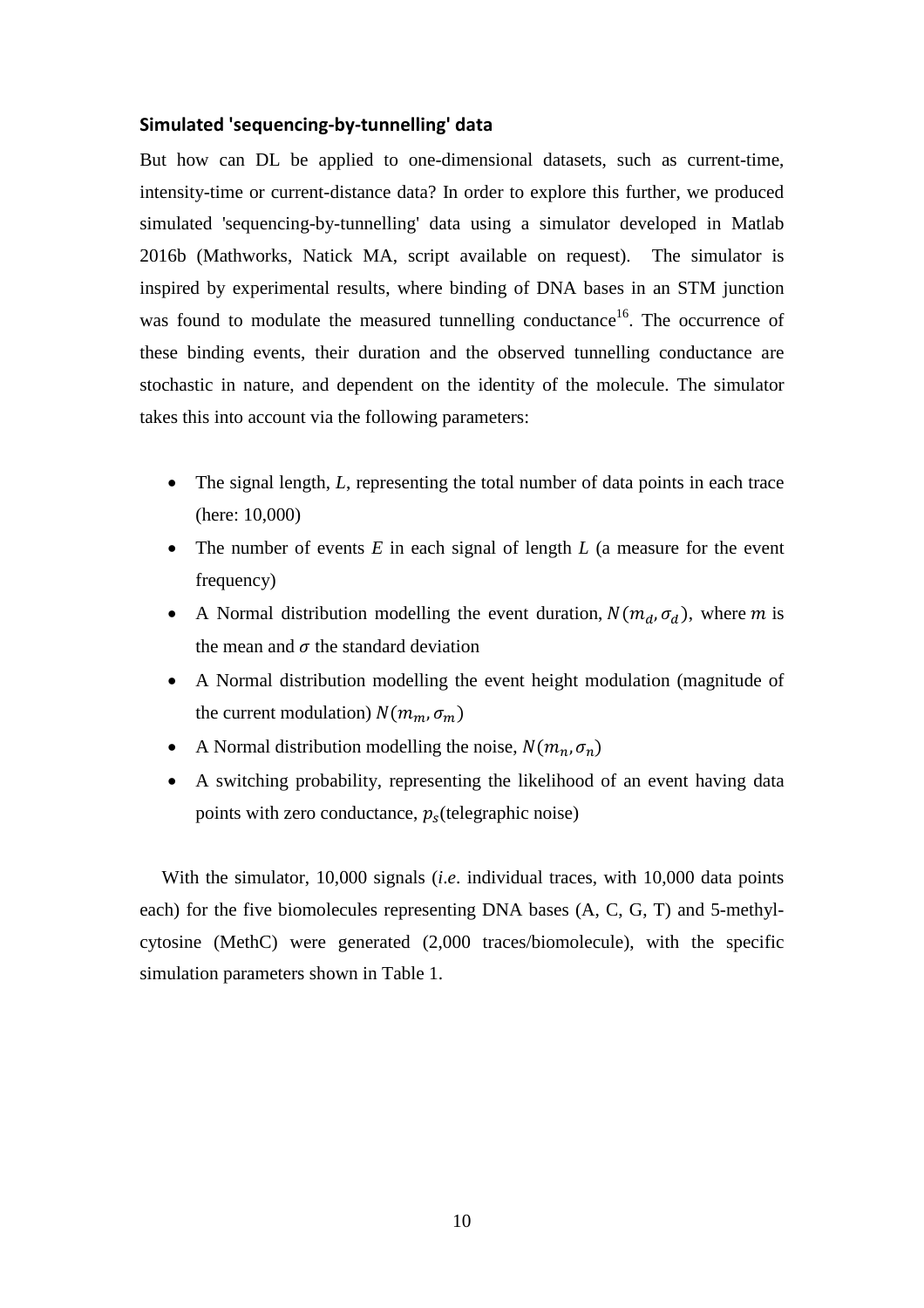|               | E  | $N(m_d, \sigma_d)$ | $N(m_m, \sigma_m)$ | $N(m_n, \sigma_n)$ | $p_{s}$ |
|---------------|----|--------------------|--------------------|--------------------|---------|
|               |    |                    | $\cdot 10^{-2}$    | $\cdot 10^{-3}$    |         |
| A             | 40 | N(150, 50)         | N(2.5, 0.5)        | N(2.0, 1.0)        | 0.3     |
| $\mathcal{C}$ | 35 | N(25, 15)          | N(4.5, 0.5)        | N(2.0, 1.0)        | 0.0     |
| G             | 25 | N(40, 15)          | N(5.0, 2.0)        | N(2.0, 1.0)        | 0.0     |
| T             | 65 | N(50, 25)          | N(4.0, 4.0)        | N(2.0, 1.0)        | 0.05    |
| MethC         | 55 | N(5, 15)           | N(2.0, 0.5)        | N(2.0, 1.0)        | 0.0     |

**Table 1** | Parameters used in the simulator to generate biomolecule conductance signals.

An example trace with several individual events for each of these five classes is shown in Fig. 4. As shown below, the CNN operates on entire traces, not individual events. Hence, initial event recognition and extraction is not required. However, the complexity of the event characteristics, and the significant overlap in their statistical properties, renders molecular identification from a trace an interesting pattern recognition problem.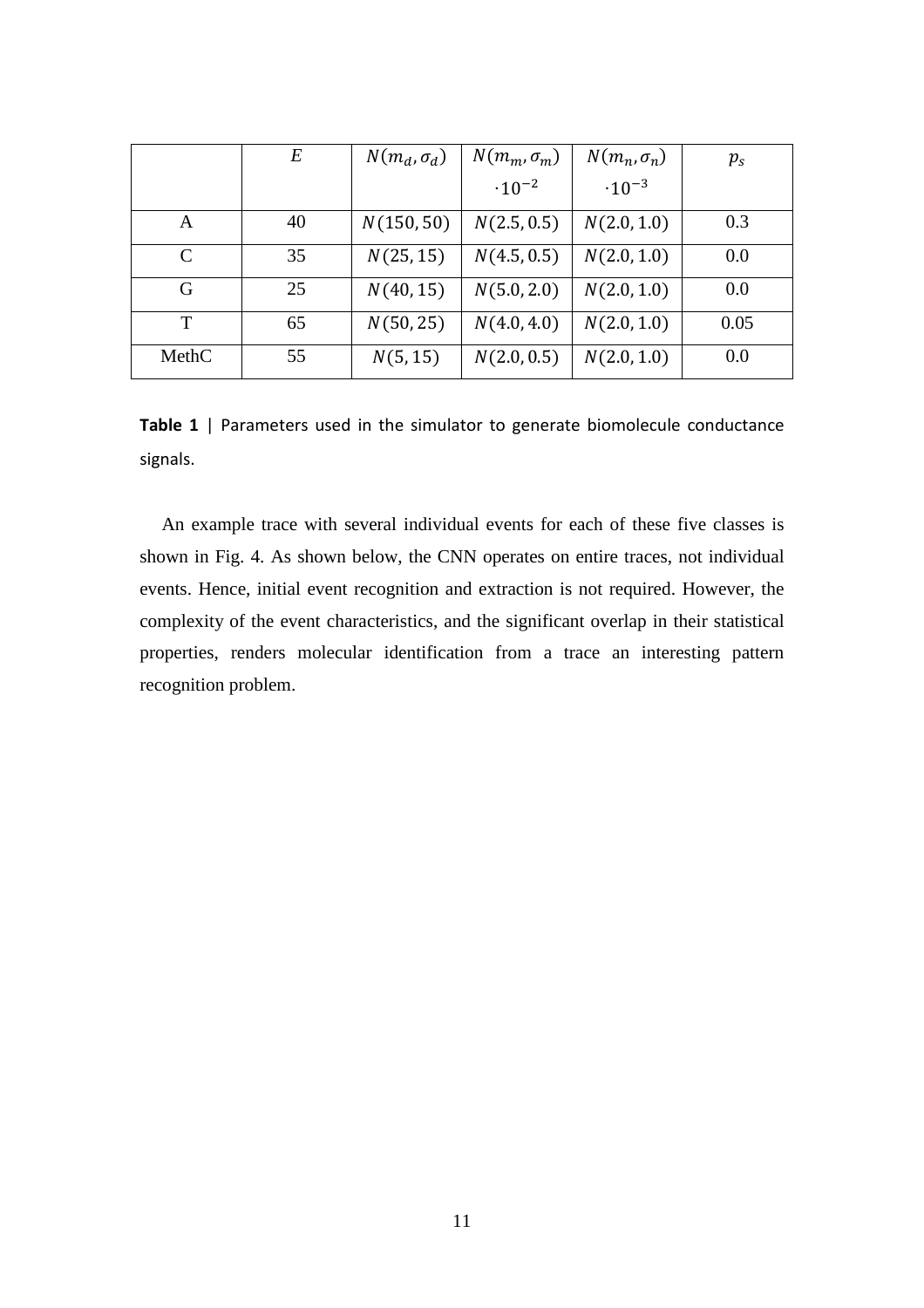



#### **Analysis of the simulated data by a CNN**

A deep convolutional neural network was thus designed to classify the simulated data produced. As these are one-dimensional time-domain signals, the network employs a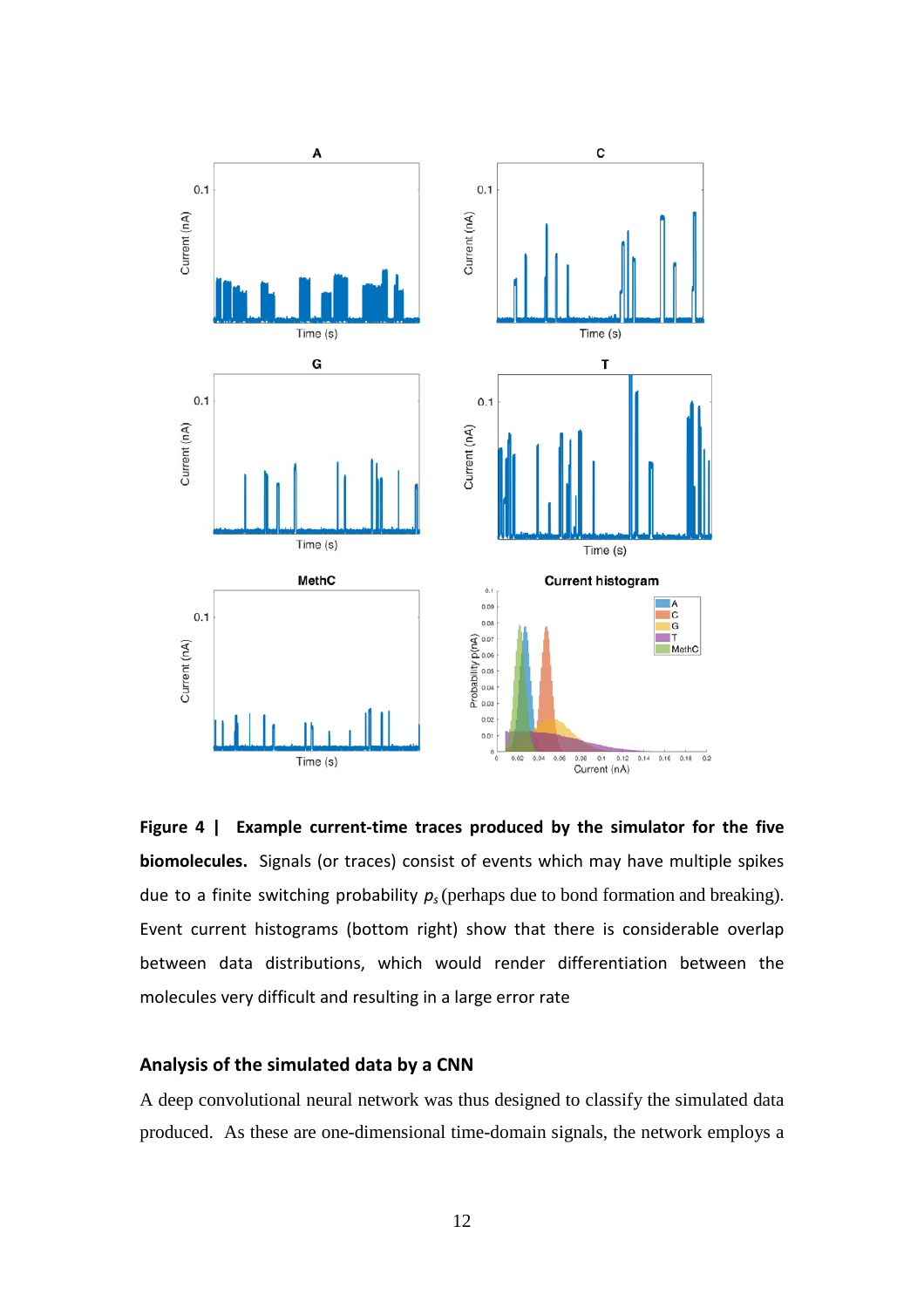series of one-dimensional convolutional and pooling layers, as illustrated in the network diagram in Fig. 5.

In order to keep the computational cost low, we simplified each trace by identifying the maximum current value, centred this current value within a window of 500 data points. This is shown as the initial 'input signal' in Fig. 5 (top right). In principle, the network could also process the entire trace of 10,000 data points, which increases the complexity of the computational task.

There are six convolutional layers, arranged hierarchically so that the later layers learn a higher level representation of the signal. Each convolutional layer is followed by a batch normalization layer, a rectified linear unit (ReLU) layer and a max pooling layer that subsamples the data to produce a lower dimensional representation (a CNN network typically includes a dropout layer, as in the Jargon Buster; in our case, it was not needed).

In our case, all the convolutional filters are kernels of size 1x3 and applied to the temporal data. These can be filters are learned by back propagation, and the resulting filters are varied, and include local averaging with varying weighting factors (e.g. a conventional gliding average with window size 3 would have constant weighting factors of 1/3), differential filters and others. The CNN learns these kernels during training, i.e. by comparing the calculated output with the known outcome from the training sample. The error in the output is subsequently 'back-propagated' through all layers of the network, until the best outcome is achieved. During this process, the individual weighting factors, which may be assigned randomly at the start, are optimised, for example using a gradient descent method (as used here) or other techniques. We note that each convolutional layer has more than one filter - *e.g.*, in Fig. 5 'conv1' has 64, 'conv2' 128 and so forth. Each filter acts on the respective input signal in a specific way - we show one example of the input signal at each convolutional layer as they evolve through the network (incl. the Fully Connected layer).

ReLU introduces non-linearity and helps to avoid the 'vanishing gradient' problem, as described in Jargon Buster box. We then employ pooling layers that halve the dimension of the input signal using a so -called 'max-pooling' technique with 1x2 window size and stride of 2 (cf. Fig. 2 Bottom). The final pooling layer is followed by a fully connected layer and a softmax layer. The softmax layer predicts the categorical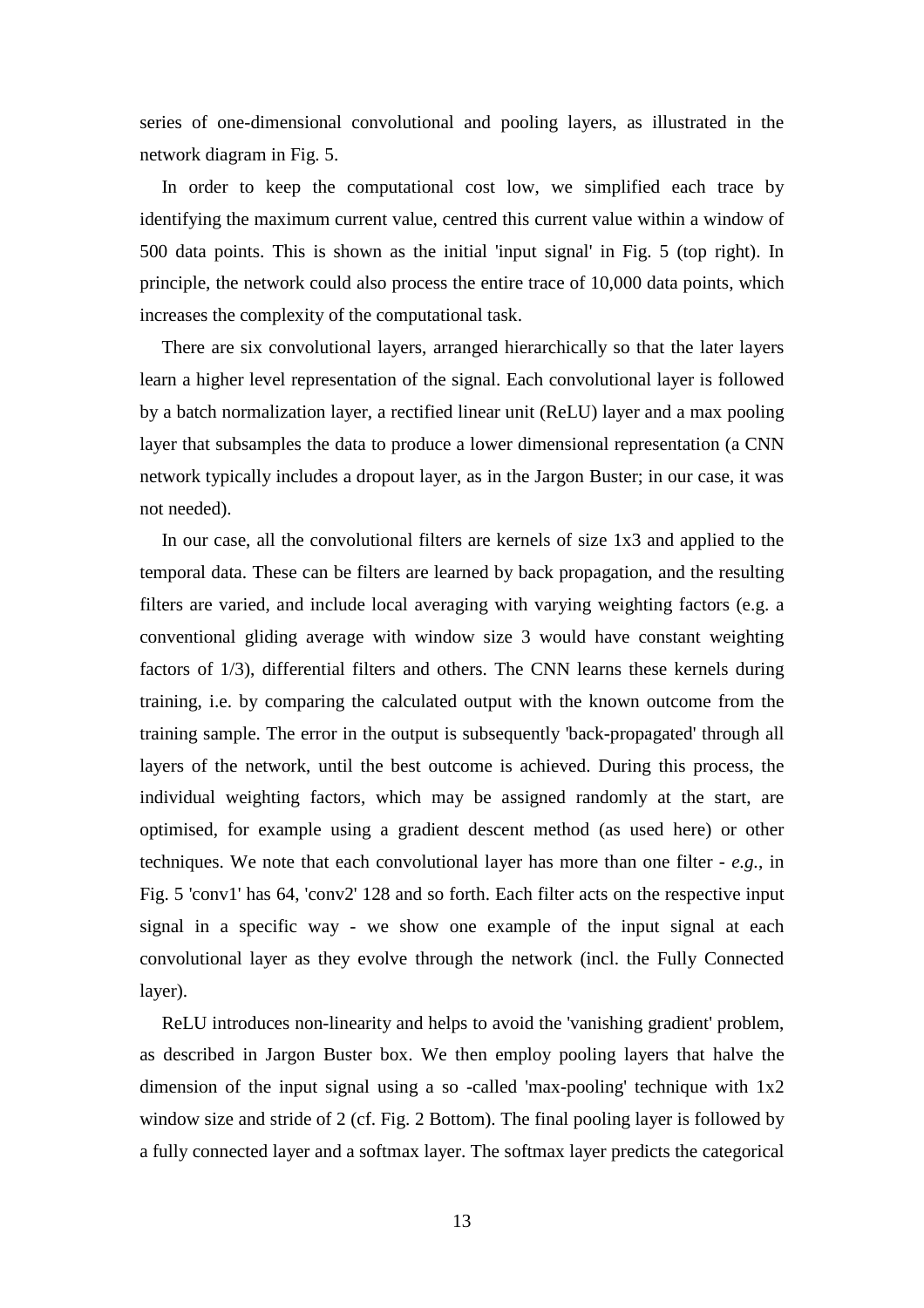probability of the input signal over the class labels that represent the biomolecule identity.

In total, the network has 2,913,669 parameters, which are updated using a stochastic gradient descent during training. The training was done for 30 epochs (rounds of optimisation), using 7,500 detection events in a training set, 500 in a validation set, and 2,000 held out for independent testing. On this independent test set, the overall accuracy of the CNN classifier was 98.1%.



**Figure 5 | Convolutional neural network architecture for classifying the simulated biomolecule conductance signals.** A raw signal is input at the top of the figure, and goes through numerous layers of convolution, ReLU, and max pooling. A fully connected layer is then connected to a softmax, which produces output probabilities for the five classes (A, C, G, T, and MethC). In this way, a raw signal is transformed to a vector of probabilities. For the example above, there is a high probability it is an adenine molecule (A) and it is the highest probability that is selected as the output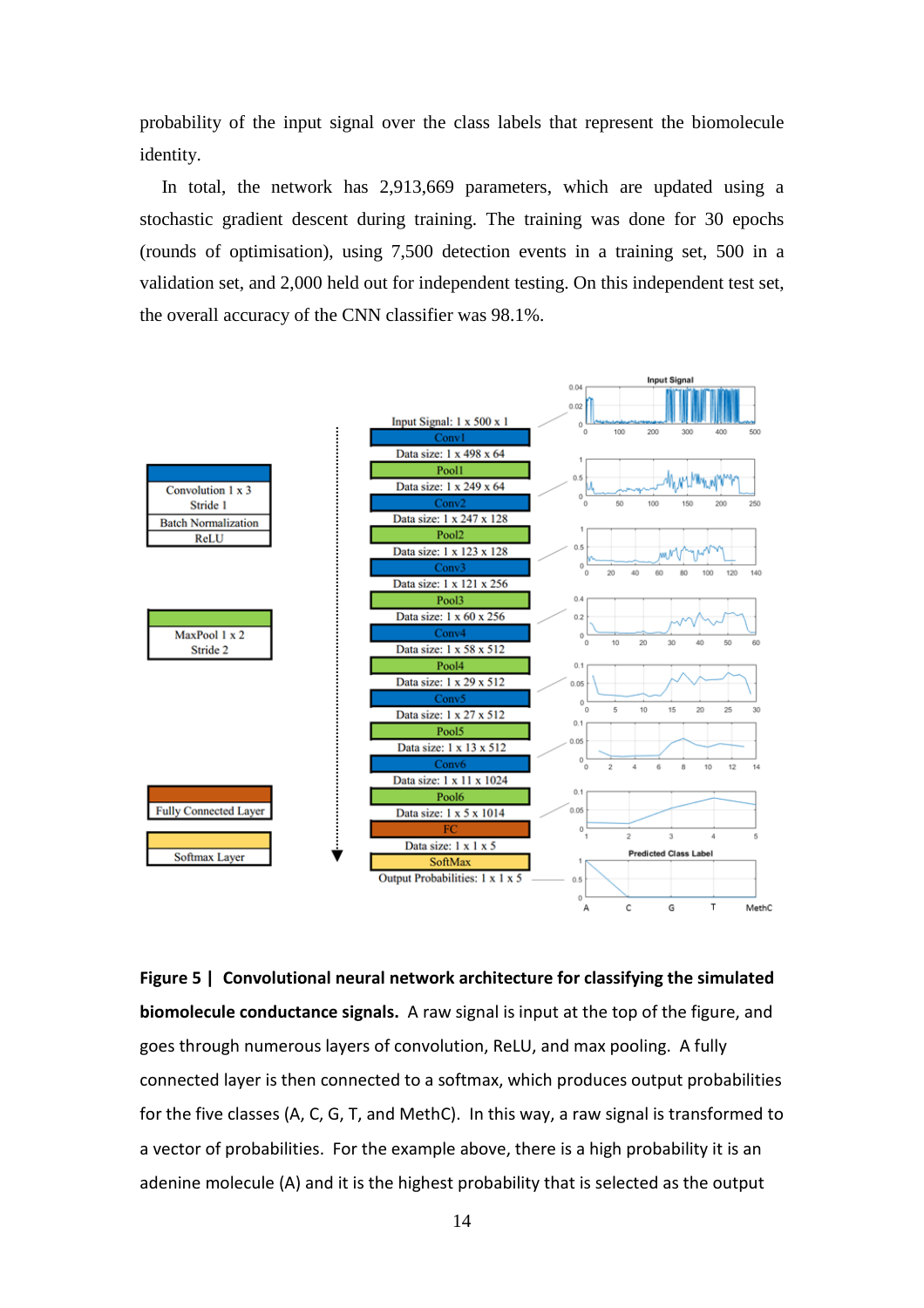class. The example on the right shows how a raw signal is transformed through the network and results in a prediction of a class A. These plots show one of the signals input to each convolutional and the fully connected layer.

#### **Comparison to shallow learning using hand-crafted features**

For comparison, a shallow learning method was developed, inspired by Chang *et al*, employing a similar classifier  $16-18$ .

For a meaningful comparison, the same 7,500 signals were used to train the SVM as the CNN described above. Moreover, the same independent 2,000 signals were used to test the performance. The overall accuracy of the SVM classifier was 91.7%, which is a strong result and numerically similar in overall performance to  $16$  (bearing in mind that we use simulated data, direct comparison of the performances is not straightforward).

However, the results can be compared to the CNN method described above. Although further work could be performed to find additional hand-crafted features to improve the SVM performance, searching for features is a tedious, and not necessarily an optimal process. In addition, hand-crafting features may induce bias in the results. In contrast, the CNN learns its features automatically, and therefore is not susceptible to bias induced by hand-crafted features. The CNN in this experiment outperforms the SVM by a large margin that is statistically significant based on a paired t-test at the p<0.05 threshold. Looking at the misclassifications reveals that for both the CNN and SVM, the A, T, and MethC are classified with low error, however, C and G have a higher number of misclassifications in the SVM model as shown in Table 2. Overall, the CNN is better at distinguishing these classes.

|                   | <b>CNN</b> | <b>SVM</b> |
|-------------------|------------|------------|
| Α                 | 100%       | 99.5%      |
| $\mathbf{\Gamma}$ | 96.4%      | 78.4%      |
| G                 | 98.6%      | 83.4%      |
| т                 | 96.4%      | 97.7%      |
| MethC             | 99.0%      | 99.5%      |
|                   |            |            |
| <b>Overall</b>    | 98.1%      | 91.7%      |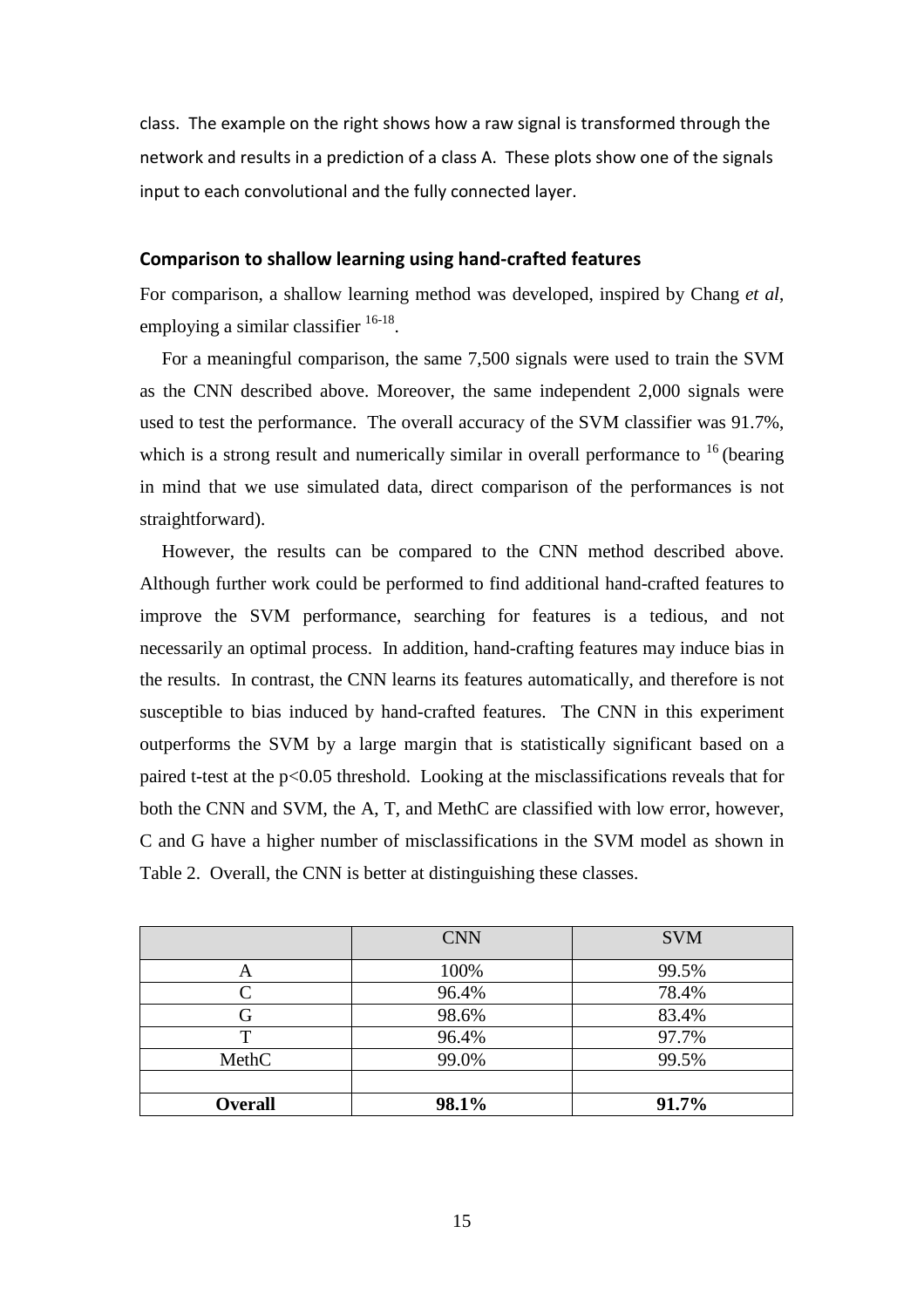**Table 2** | Classification accuracies for the respective biomolecules for the CNN and SVM methods. The overall accuracy is for an independent test set.

#### **Conclusions**

The key question that follows on from these results relates to the broader implications of the use of DL in single-molecule science, in comparison with more conventional approaches data analysis, including more advanced methods such as SVMs. Indeed, the fact that the above CNN performed better on average than the SVM is an interesting, but singular result. Both could be improved further, for example increasing the complexity of the network and size of the input data on the one hand, and by employing a larger number of handcrafted features on the other. That said, a difference in prediction accuracy of 6.4% can be very significant, especially when repeat observations lead to an accumulation of errors. For example, for 10 subsequent, uncorrelated observations, the total accuracy for the CNN is  $0.981^{10} = 0.825$  or 82.5%, whereas we obtain  $0.917^{10}$  =0.420 or 42.0% for the SVM. So the prediction accuracy is only approximately half that of the CNN.

The need to define hand-crafted features in an SVM has two sides. One the one hand, this is an opportunity to use features that are informed by some underpinning physical understanding of the process at hand, for example the magnitude of an event, its duration or some less obvious event properties characterisation potential substructure. On the other hand, finding good features can be tedious and it is generally difficult to know beforehand, whether a particular classifier will perform well or whether it is even close to the best achievable performance. In general, the experimenter retains a relatively high level of control - or intuitive understanding - of the analysis process.

The CNN operates in a very different way. While the initial design of the network includes (human) decisions on the number of layers, the nature of the filters, input data format etc., the contents of the individual layers after training can be very difficult to interpret, in terms of some physical meaning. Some attempts in this direction have been made in image recognition<sup>55,56</sup>, but at present it is not clear, how (or whether) a direct physical meaning can be assigned to these layers in the present context. So from a physical point of view, the CNN is very much a 'black box' - it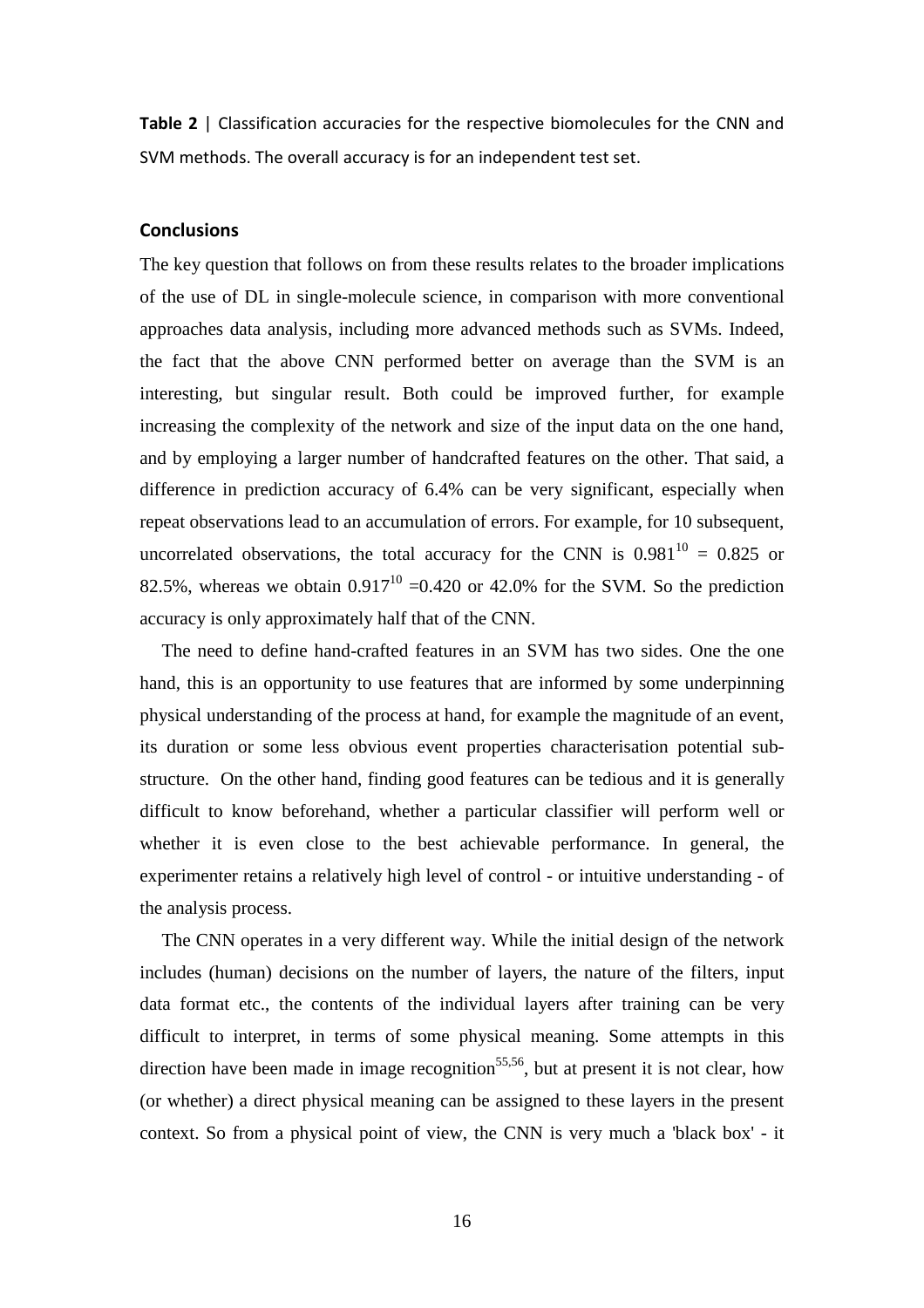may perform very well in a particular task, but it may be difficult to comprehend the how and why.

An interesting feature of CNNs is that they can operate on entire data traces, as we have done here, rather than individual events. This avoids the need to produce potentially subjective 'event-defining' criteria, such as signal thresholds and the like. It may also be beneficial in cases, where event detection is complicated by strongly varying backgrounds, such that explicit background correction may no longer be necessary.

Another aspect of CNNs that should be borne in mind is that a particular combination of learned weights results from training on a particular training set. If a CNN were to be retrained with another training set, having been recorded under nominally the same or perhaps systematically varied conditions (say, at a different temperature), the new learned weights do not normally extrapolate to the original set. In this sense, the CNN does not contain any 'knowledge' of the system under study. 'Transfer Learning' is a relatively new branch in Machine Learning, where networks are trained for a particular task (*e.g*., a particular computer game) and then confronted with new one (another computer game)<sup>57</sup>. This has been shown to work well in some situations and may be an interesting prospect in the present context.

Finally, could CNNs be used to explore data towards identifying unknown features in the data? This is not straightforward, but may be possible. For example, if a trained CNN were to be confronted with an unseen dataset that contain features that were not present in the training data, then the prediction accuracy would be correspondingly lower. One approach could then be to extract events, for which the CNN performs relatively poorly and then try to rationalize the origin of these deviations.

In conclusion, it appears that DL methods and CNNs in particular may have very interesting and obvious prospects in some areas of single-molecule science, such as single-molecule detection and sequencing. DL is still a rather new area in Machine Learning, with major breakthroughs since 2012. It is therefore likely that DL and other, state-of-the-art Machine Learning techniques will find their way into the physical sciences and into engineering. Equally, the ability to provide large amounts of data from rather well-defined experiments, the latter may also help to develop a better understanding of the internal workings of rather complex networks.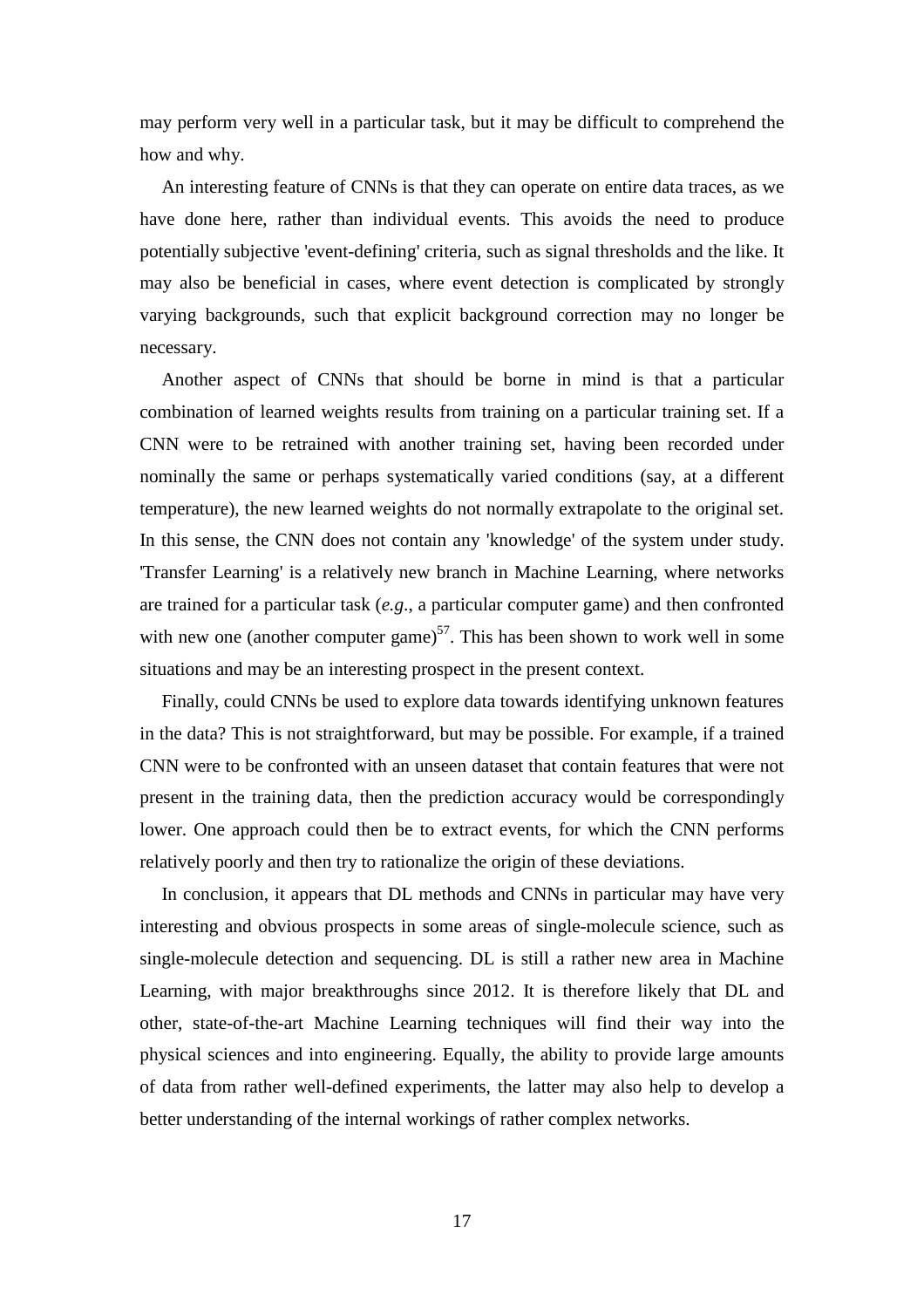#### **References**

- 1. Levene, M. J. Zero-Mode Waveguides for Single-Molecule Analysis at High Concentrations. *Science* **299**, 682-686 (2003).
- 2. Eid, J. *et al.* Real-Time DNA Sequencing from Single Polymerase Molecules. *Science* **323**, 133-138 (2009).
- 3. Gu, L. *et al.* Multiplex single-molecule interaction profiling of DNAbarcoded proteins, *Nature* **515**, 554-557 (2014).
- 4. Bell, N. A. W. & Keyser, U. F. Digitally encoded DNA nanostructures for multiplexed, single-molecule protein sensing with nanopores. *Nat. Nanotechnol.* **11**, 645-651 (2016).
- 5. Quan, R., Pitler, C. S., Ratner, M. A. & Reuter, M.G. Quantitative Interpretations of Break Junction Conductance Histograms in Molecular Electron Transport. *ACS Nano* **9**, 7704-7713 (2015).
- 6. Albrecht, T., Mertens, S. F. L. & Ulstrup, J. Intrinsic multistate switching of gold clusters through electrochemical gating. *J. Am. Chem. Soc.* **129**, 9162- 9167 (2007).
- 7. Inkpen, M. S. *et al.* New insights into single-molecule junctions using a robust, unsupervised approach to data collection and analysis. *J. Am. Chem. Soc.* **137**, 9971-9981 (2015).
- 8. Albrecht, T. Electrochemical tunnelling sensors and their potential applications. *Nat. Commun.* **3**, 829 (2012).
- 9. Yoshida, K. *et al.* Correlation of breaking forces, conductances and geometries of molecular junctions. *Sci. Rep.* **5**, 9002 (2015).
- 10. Kihira, Y., Shimada, T., Matsuo, Y., Nakamura, E. & Hasegawa, T. Random telegraphic conductance fluctuation at Au-pentacene-Au nanojunctions. *Nano Lett.* **9**, 1442-1446 (2009).
- 11. Adak, O. *et al.* Flicker noise as a probe of electronic interaction at metalsingle molecule interfaces. *Nano Lett.* **15**, 4143-4149 (2015).
- 12. Su, T. A., Li, H., Steigerwald, M. L., Venkataraman, L. & Nuckolls, C. Stereoelectronic switching in single-molecule junctions. *Nat. Chem.* **7**, 215- 220 (2015).
- 13. Fujihira, M., Suzuki, M., Fujii, S. & Nishikawa, A. Currents through single molecular junction of Au/hexanedithiolate/Au measured by repeated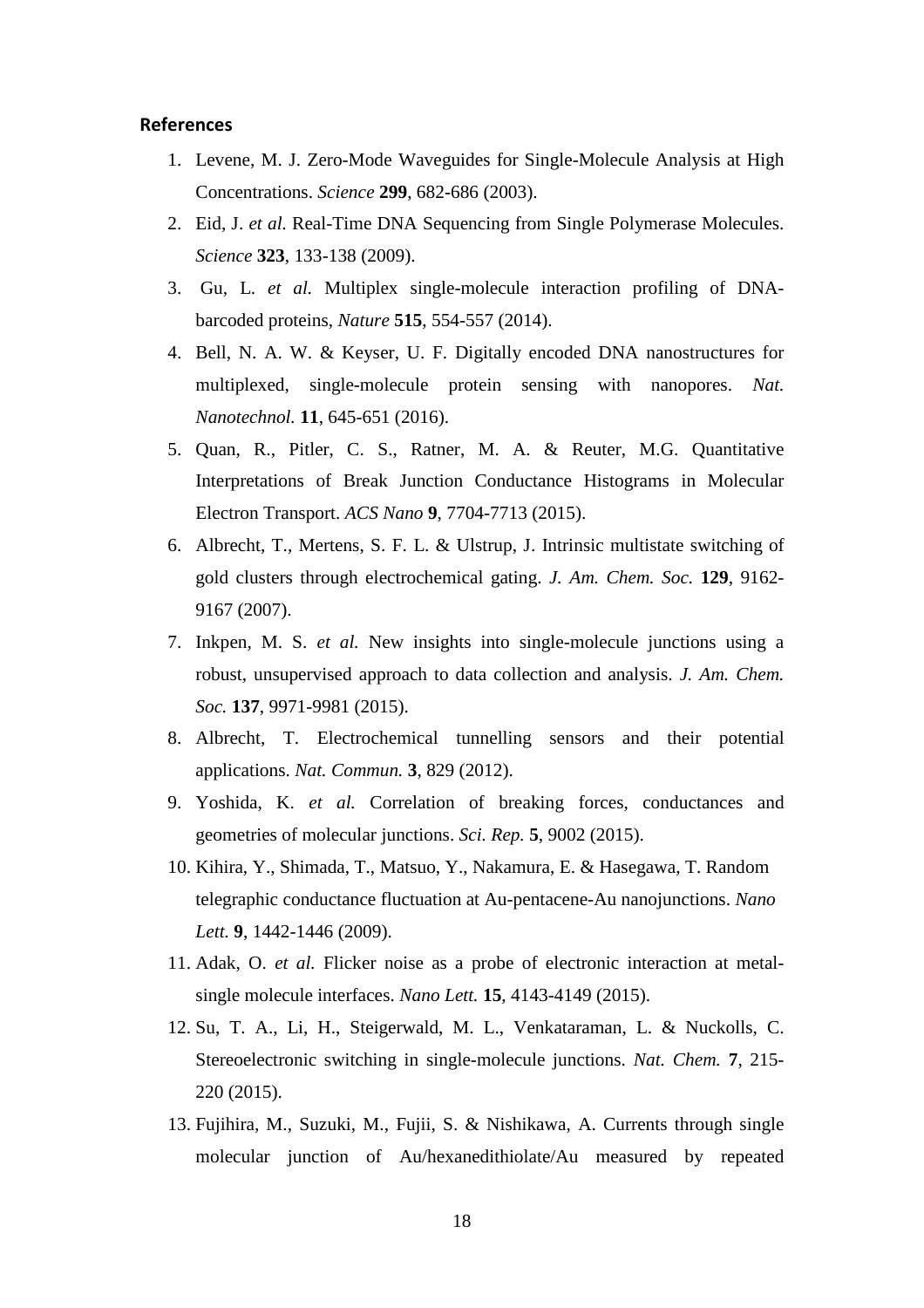formation of break junction in STM under UHV: effects of conformational change in an alkylene chain from gauche to trans and binding sites of thiolates on gold. *Phys. Chem. Chem. Phys*. **8**, 3876-3884 (2006).

- 14. Lemmer, M., Inkpen, M.S., Kornysheva, K., Long, N.J. & Albrecht, T. Unsupervised vector-based classification of single-molecule charge transport data. *Nat. Commun.* **7**, 12922 (2016).
- 15. Wu, B. H., Ivie, J. A., Johnson, T. K. & Monti, O.L.A. Uncovering hierarchical data structure in single molecule transport. *J. Chem. Phys.* **146**, 092321 (2017).
- 16. Chang, S. *et al.* Chemical recognition and binding kinetics in a functionalized tunnel junction. *Nanotechnology* **23**, 235101(2012).
- 17. Chang, S. *et al.* Palladium electrodes for molecular tunnel junctions. *Nanotechnology* **23**, 425202 (2012).
- 18. Zhao, Y. A. *et al.* Single-molecule spectroscopy of amino acids and peptides by recognition tunnelling. *Nat. Nanotechnol*. **9**, 466-473 (2014).
- 19. Cortes, C. & Vapnik, V. Support-Vector Networks. *Machine Learning* **20**, 273-297 (1995).
- 20. Dietterich, T. G. & Bakiri, G. Solving Multiclass Learning Problems via Error-Correcting Output Codes. *J. Artif. Intell. Res.* **2**, 263-286 (1994).
- 21. Bengio, Y. Deep Learning Architectures for AI. *Foundations and Trends in Machine Learning* **2,** 1-127 (2009).
- 22. Deng, L. & Yu, L. D. Deep Learning: Methods and Applications. *Foundations and Trends in Signal Processing* **7,** 1–199 (2013).
- 23. LeCun, Y., Bengio, Y. & Hinton, G. Deep Learning, *Nature* **521,** 436–444 (2015).
- 24. Goodfellow, I., Bengio, Y. & Courville, A. *Deep Learning* (The MIT Press, Cambridge, MA, 2016).
- 25. Schmidhuber, J. Deep Learning in Neural Networks: An Overview. *Neural Netw.* **61,** 85-117 (2015).
- 26. Simonyan, K. & Zisserman, A. Very Deep Convolutional Networks for Large-Scale Image Recognition. *ICLR 2015* (arXiv:1409.1556) (2015).
- 27. Saon, G., Sercu, T., Rennie, S. & Kuo, H-K. J. The IBM 2016 English Conversational Telephone Speech Recognition System. *InterSpeech 2016* (arXiv:1604.08242v1) (2016).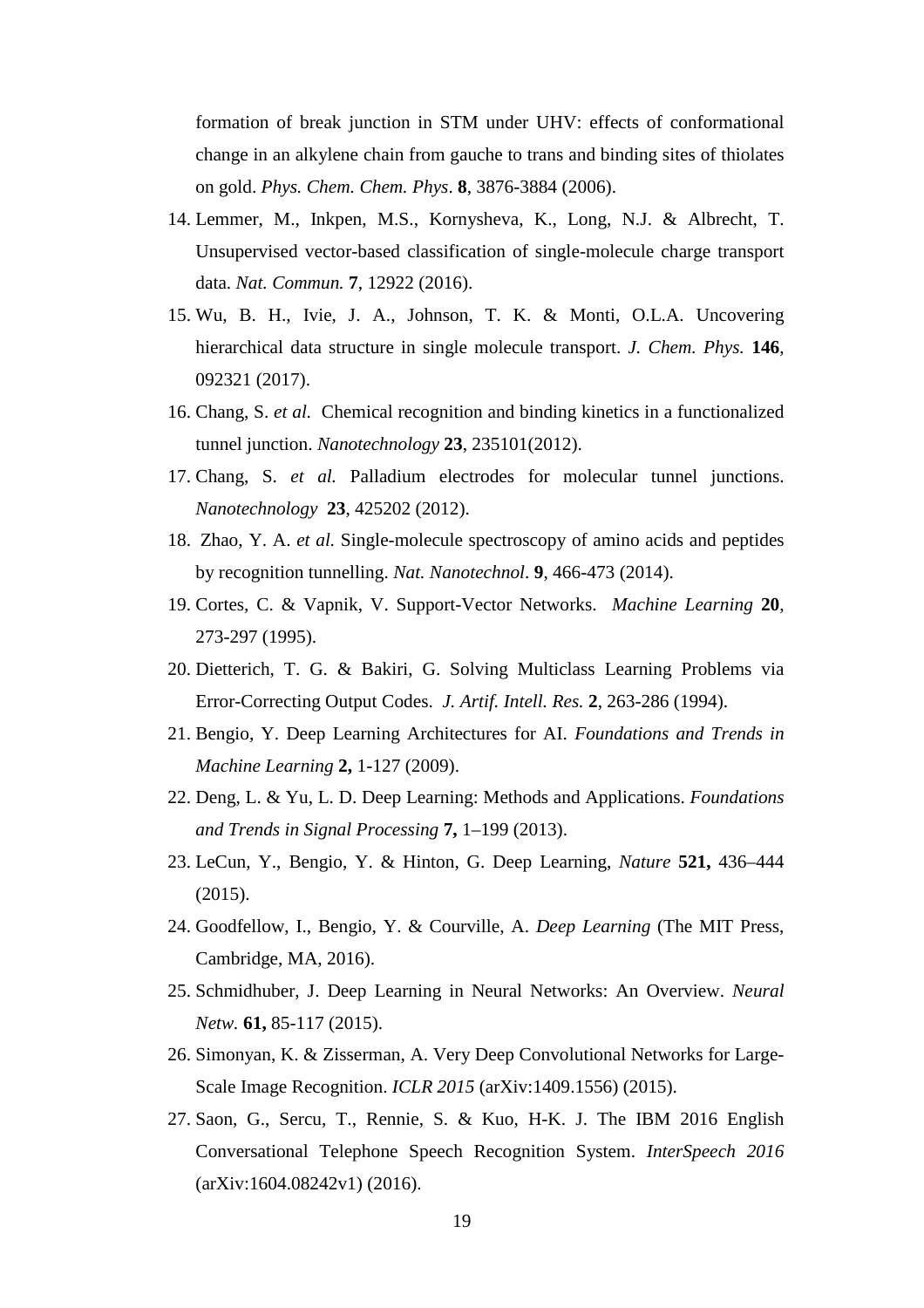- 28. Silver, D. *et al.* Mastering the Game of Go with Deep Neural Networks and Tree Search. *Nature* **529,** 484-489 (2016).
- 29. Mitchell, T. *Machine Learning* (McGraw-Hill, New York City, NY, 1997).
- 30. Bishop, C. M. *Pattern Recognition and Machine Learning* (Springer, New York City, NY, 2006).
- 31. McCulloch, W. S. & Pitts, W. A logical calculus of the ideas immanent in nervous activity. *Bull. Math. Biophys.* **5,** 115–133 (1943).
- 32. Hebb, D.O. *The organization of behavior: A neuropsychological theory* (John Wiley & Sons, Hoboken, NJ, 1949).
- 33. Rosenblatt, F. The Perceptron: A Probabilistic Model for Information Storage and Organization in the Brain. *Psychol. Rev.* **65,** 386–408 (1958).
- 34. Widrow, B. *An Adaptive "Adaline" neuron using chemical "memistors"*. Number Technical Report 1553-2 (Stanford Electron. Labs, Stanford, CA, 1960).
- 35. Nair, V. & Hinton, G. E. Rectified linear units improve restricted Boltzmann machines. *ICML*, 807-814 (2010).
- 36. Glorot, X., Bordes, A. & Bengio, Y. Deep sparse rectifier neural networks. *ICAIS*, 315-323 (2011).
- 37. Hinton, G. E., Srivastava, N., Krizhevsky, A., Sutskever, I. & Salakhutdinov, R.R. Improving neural networks by preventing co-adaptation of feature detectors (arXiv:1207.0580) (2012).
- 38. Minsky, M. & Papert, S. A. *Perceptrons: An Introduction to Computational Geometry* (The MIT Press, Cambridge, MA, 1969).
- 39. Werbos, P. *Beyond Regression: New Tools for Prediction and Analysis in the Behavioral Sciences* (Harvard University, Cambridge, MA, 1974).
- 40. Rumelhart, D. E., Hinton, G. E. & Williams, R. J. Learning representations by back-propagating errors. *Nature* **323,** 533-536 (1986).
- 41. Hornik, K., Stinchcombe, M. &White, H. Multilayer feedforward networks are universal approximators. *Neural Netw.* **2,** 359-366 (1989).
- 42. LeCun, Y. *et al.* Backpropagation Applied to Handwritten Zip Code Recognition, *Neural Comput.* **1,** pp.541-551 (1989).
- 43. LeCun, Y. *et al.* Comparison of learning algorithms for handwritten digit recognition. *ICANN*, 53-60 (1995).
- 44. Hinton, G. E. & Zemel, R. S. Autoencoders, Minimum Description Length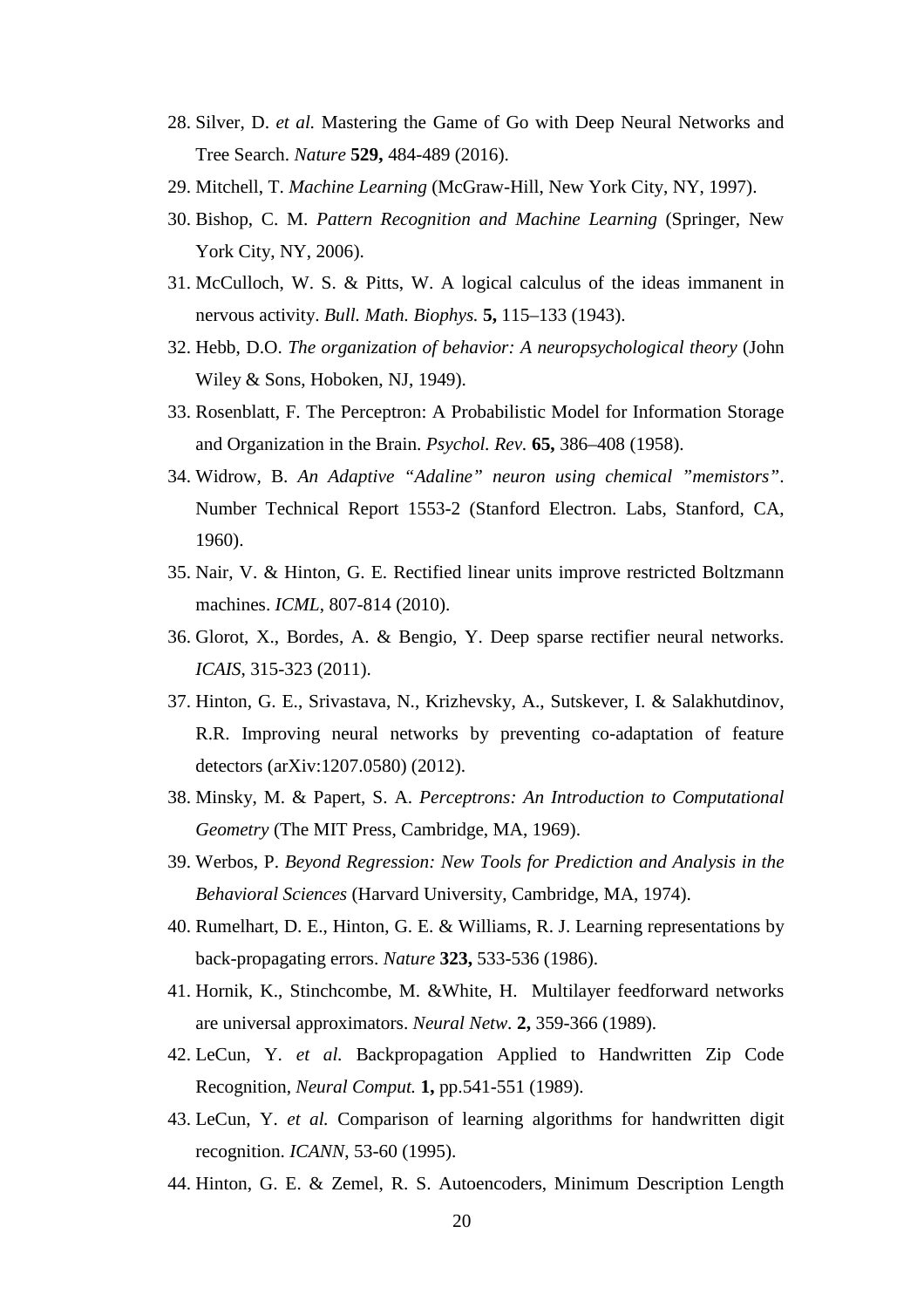and Helmholtz Free Energy. *NIPS*, 3-10 (1993).

- 45. Neal, R. M. Connectionist learning of belief networks. *Artificial intelligence* **56,** 71-113 (1992).
- 46. Hinton, G. E., Dayan, P., Frey, B. J. & Neal, R. M. The wake-sleep algorithm for unsupervised neural networks. *Science* **268,** 1158-1161 (1995).
- 47. Dayan, P., Hinton, G. E. & Neal, R. M. The Helmholtz Machine. *Neural Comput.* **7,** 889-904 (1995).
- 48. Goller, C. & Küchler, A. Learning task-dependent distributed representations by backpropagation through structure. *IEEE Trans. Neural Networks*, 347-352 (1996).
- 49. Bengio, Y., Lamblin, P., Popovici, D. & Larochelle, H. Greedy layer-wise training of deep networks. *NIPS* **19,** 153-160 (2007).
- 50. Hinton, G. E., Osindero, S. & Teh, Y-W. A fast learning algorithm for deep belief nets. *Neural Comput.* **18,** 1527-1554 (2006).
- 51. Schwenk, H. Cleaned subset of WMT'14 dataset. http://www.statmt.org/wmt14/translation-task.html (2014).
- 52. Szegedy, C. *et al.* Going deeper with convolutions (arXiv:1409.4842) (2014).
- 53. Coates, A. *et al.* Deep learning with COTS HPC systems. *ICML* **28,** 1337- 1345 (2013).
- 54. LeCun, Y., Bottou, L., Bengio, Y. & Haffner, P. Gradient-Based Learning Applied to Document Recognition. *Proc. IEEE* **86,** 2278–2324 (1998).
- 55. Simonyan, K., Vedaldi, A. & Zisserman, A. Deep Inside Convolutional Networks: Visualising Image Classification Models and Saliency Maps. *ICLR* (arXiv:1312.6034) (2014).
- 56. Zeiler, M. D., & Fergus R. Visualizing and Understanding Convolutional Networks. *ECCV*, 818-833 (2014).
- 57. Yosinski, J., Clune, J., Bengio, Y. & Lipson, H. How Transferable are Features in Deep Neural Networks? *NIPS*, 3320-3328 (2014).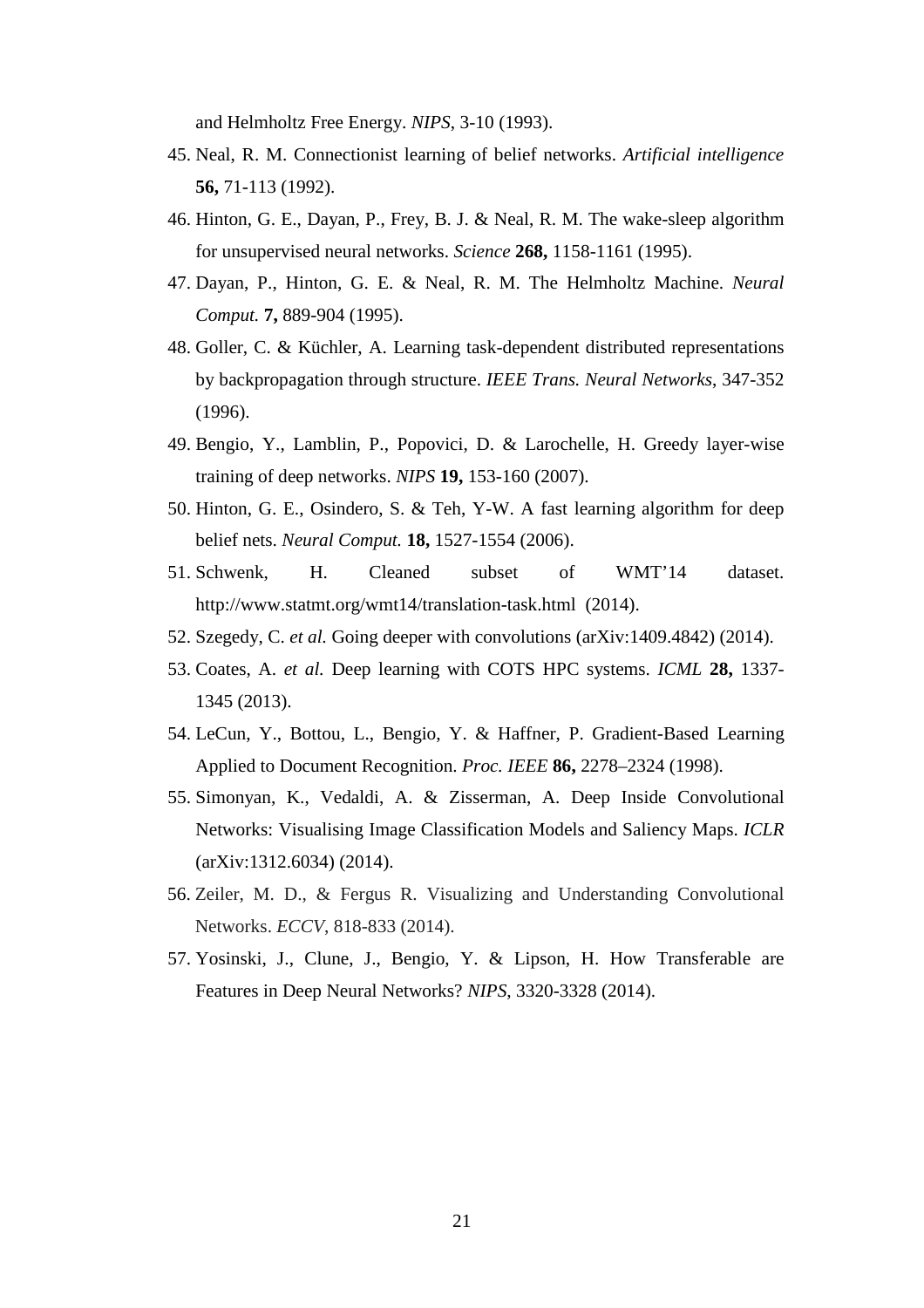#### **Acknowledgements**

We thank E. Mondragón for help with figures.

#### **Author contributions**

T.A., and E.A. established the background of the manuscript. G.S. and S.M.M.R.A.A. performed the experiments. T.A., E.A. and G.S. analysed the data, discussed the results and wrote the paper.

#### **Additional information**

The authors declare no competing financial interests. Supplementary information accompanies this paper at Data availability and Code availability above. Correspondence and requests for material should be addressed to T.A.

#### **Deep Learning Resources**

#### **Software**

- Theano, [http://deeplearning.net/software/theano/,](http://deeplearning.net/software/theano/) an open source deep learning library for Python.
- PyLearn2,<http://deeplearning.net/software/pylearn2/> an open source deep learning library for Python built on top of Theano.
- Torch, [http://torch.ch](http://torch.ch/) an open source deep learning library and scripting language for Lua.
- Caffe, [http://caffe.berkeleyvision.org,](http://caffe.berkeleyvision.org/) an open source deep learning library for Python and Matlab.
- MXNet, [http://mxnet.io](http://mxnet.io/) an open source deep learning library for Python, Scala, R, Julia, and C++.
- TensorFlow[, https://www.tensorflow.org,](https://www.tensorflow.org/) an open source deep learning library for Python and C++ developed by Google.
- DeeplearningforJ, [https://deeplearning4j.org,](https://deeplearning4j.org/) an open source deep learning library written for Java and Scala.
- MatConvNet, [http://www.vlfeat.org/matconvnet/,](http://www.vlfeat.org/matconvnet/) a Matlab library for Convolutional Neural Networks.

#### **Datasets**